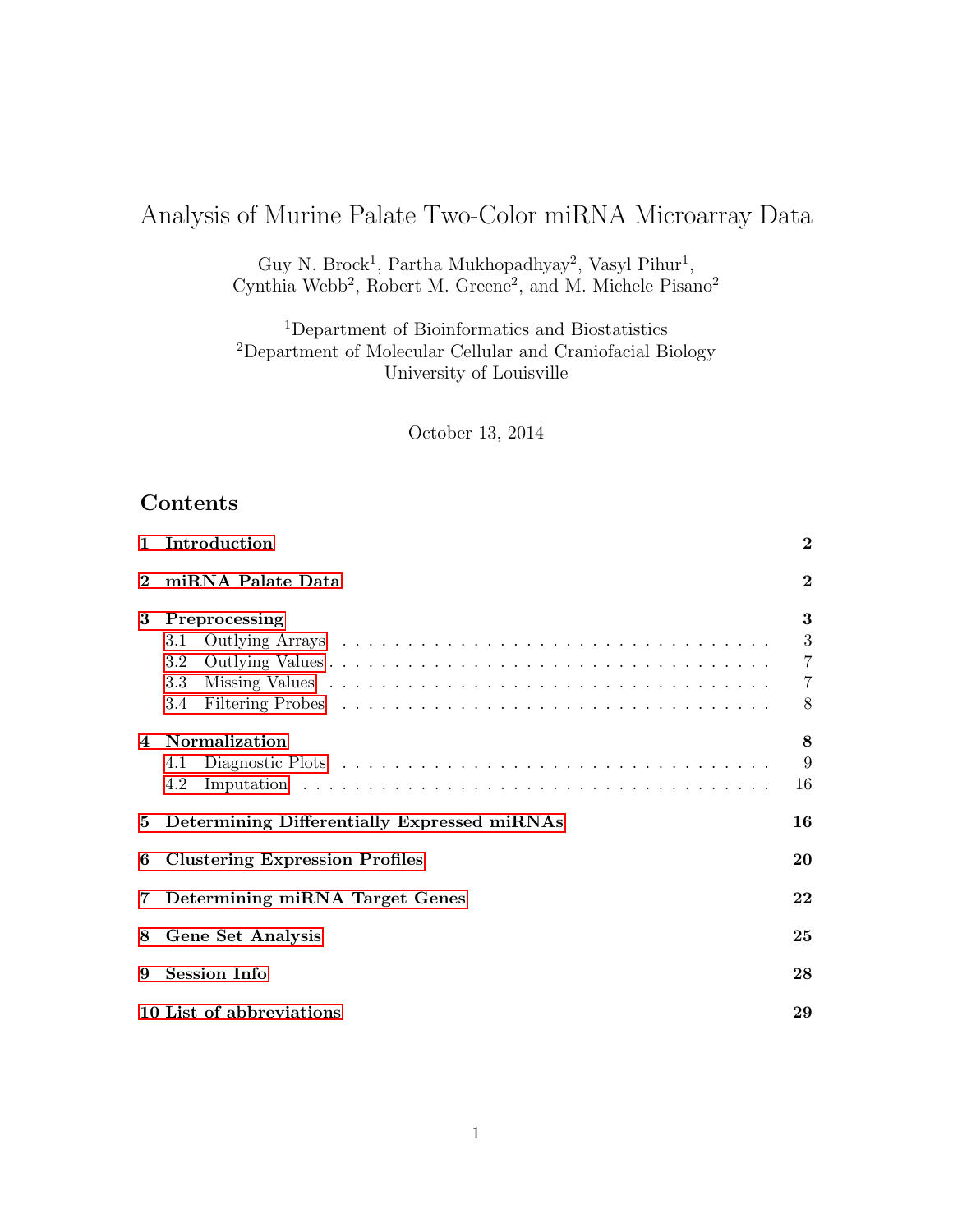#### Abstract

This vignette presents an analysis of a typical two-color miRNA microarray experiment. Covered topics include visualization, normalization, quality checking, differential expression, cluster analysis, miRNA target identification, and gene set enrichment analysis. Many of these tools carry-over from the analysis of mRNA microarrays, but with some notable differences that require special attention.

### <span id="page-1-0"></span>1 Introduction

In this vignette, we present the analysis of a two-color miRNA microarray experiment. The  $MmPalateMiRNA$  package is a compendium [\[1,](#page-28-1) [2\]](#page-28-2), which encapsulates the primary data, supporting software and statistical analysis, and document text. The data were obtained from mouse embryos during the development of the secondary palate [\[3\]](#page-28-3), and are freely available as part of the compendium package. The analysis presented here follows closely to what was presented in [\[3\]](#page-28-3), though with a few differences. Although the analysis is specific to the Miltenyi Biotech miRXplore platform  $<sup>1</sup>$  $<sup>1</sup>$  $<sup>1</sup>$ , the general steps outlined here can easily be</sup> extended to other platforms as well.

Example code is provided for the complete analysis including preprocessing of arrays, normalization, identification of differentially expressed miRNAs, clustering, miRNA target identification, and gene-set enrichment analysis. Aspects of miRNA analysis which require special attention are highlighted. In particular, miRNA arrays typically have far fewer genes that are spotted on the array compared to mRNA arrays, and require careful consideration of the assumptions behind array pre-processing methods prior to their application. Several recent publications have compared various normalization methods for microRNA microarray data [\[4,](#page-28-4) [5,](#page-28-5) [6\]](#page-28-6), while others have developed novel methods specifically for miRNA data [\[7,](#page-28-7) [8,](#page-28-8) [9,](#page-29-0) [10\]](#page-29-1). Though certain methods were found to outperform others in each case, in general there is still no consensus on the best normalization method. In this vignette we illustrate how to assess whether a normalization method is appropriate for a given data set, using the diagnostic plots discussed in [\[9\]](#page-29-0). A second unique aspect of miRNA analysis relative to mRNA analysis is that differentially expressed miRNAs are subsequently evaluated for potential gene targets that are regulated by the miRNAs. A number of databases can be used for this purpopse, and many of these have been ported to R in the form of Bioconductor packages. It is these putative regulatory targets that are typically evaluated for biological and molecular functionality, e.g. by gene set enrichment analysis.

### <span id="page-1-1"></span>2 miRNA Palate Data

The microRNA microarray data in this compendium were obtained as previously described in [\[3\]](#page-28-3), and the data are publicly available from GEO DataSets<sup>[2](#page-1-3)</sup>, (accession number GPL10179). Briefly, mouse embryonic tissue was obtained on gestational days (GD) 12, 13, and 14, which represents the critical period of palate development in the mouse. Total RNA (containing

<span id="page-1-2"></span><sup>&</sup>lt;sup>1</sup>Miltenyi Biotec: products & services for biomedical research, [http://www.miltenyibiotec.com/en/](http://www.miltenyibiotec.com/en/default.aspx) [default.aspx](http://www.miltenyibiotec.com/en/default.aspx)

<span id="page-1-3"></span><sup>2</sup>GEO DataSets home, <http://www.ncbi.nlm.nih.gov/gds/>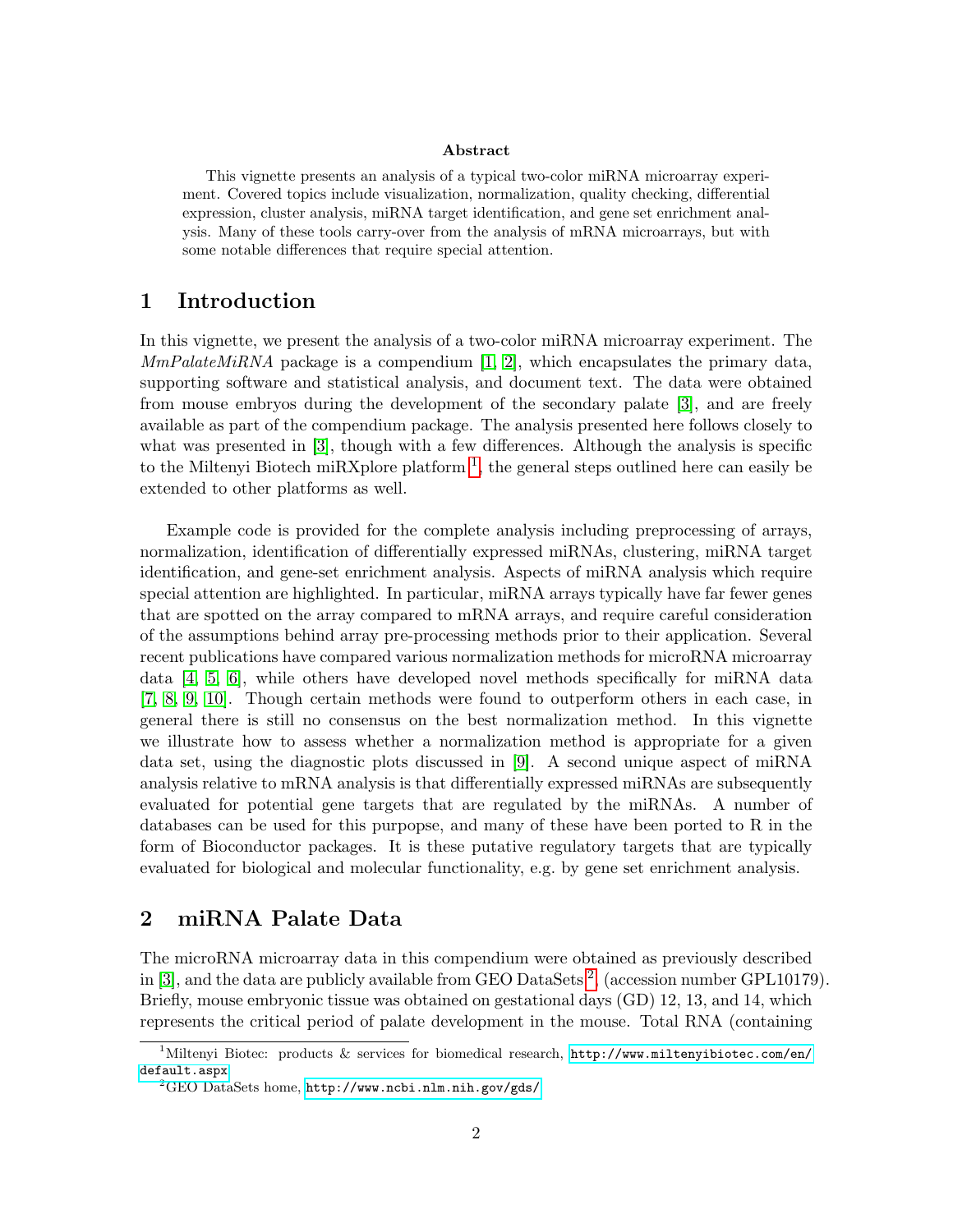miRNAs) was isolated using standard RNA extraction protocols. RNA samples  $(1 \mu g)$  isolated from mouse embryonic orofacial tissues (GD-12 - GD-14) as well as the miRXplore Universal Reference (control) were fluorescently labeled with Hy5 (red) or Hy3 (green), respectively, and hybridized to miRXplore Microarrays (Miltenyi Biotec) using the a-Hyb Hybridization Station (Miltenyi Biotec). For each gestational day, three distinct pools of RNA were independently processed and applied to microarray chips. Probes for a total of 1336 mature miRNAs (from human, mouse, rat and virus), including positive control and calibration probes, were spotted in quadruplicate on each microarray. Each array included probes for 588 murine miRNAs. The miRXplore Universal Reference (UR) controls, provided by Miltenyi, represent a defined pool of synthetic miRNAs for comparison of multiple samples. Fluorescence signals of the hybridized miRXplore Microarrays were detected using a laser scanner from Agilent Technologies. Mean and median signal and local background intensities for the Hy3 and Hy5 channels were obtained for each probe on each of the nine microarray images using the ImaGene software (BioDiscovery, Inc., El Segundo, CA).

The raw data are available in the package as PalateData, and are loaded below. Additional meta-information concerning the type of probe (probe.type) and name of the miRNA (Name and Name.stem) are available in the PalateData\$genes data frame. See the help page for details. The data are in the format of an RGList, and requires the *limma* package.

```
R> library("MmPalateMiRNA")
R> data(PalateData)
```
# <span id="page-2-0"></span>3 Preprocessing

### <span id="page-2-1"></span>3.1 Outlying Arrays

Sarkar *et al.* [\[9\]](#page-29-0) describe several diagnostic plots for miRNA data that can be used to evaluate the need and effectiveness of normalization procedures. These plots can also serve as aids to determine outlying arrays and batch effects. One such plot is the kernel density estimate for each array, for different types of probes. Figure [1](#page-4-0) plots the density estimates of the  $log_2$ intensity values in the control channel for the unnormalized data, separated into "MMU miRNAs", "Other miRNAs", and "Control" probes (other probes were non-informative). The plot requires use of the *lattice* package, and the *MmPalateMiRNA* package contains methods to produce plots for RGList objects based on the generic functions in lattice.

```
R> ####################################################################
R> ## Densities of log2 intensities in reference (green) channel
R> ## organize according to different types of probes
R> ## different lines correspond to different arrays
R> ####################################################################
R>R> ## separate into mouse, non-mouse, blank, control probes
R # # parallel = probe Lyp AND normalization typeR # ## groups = arrays
```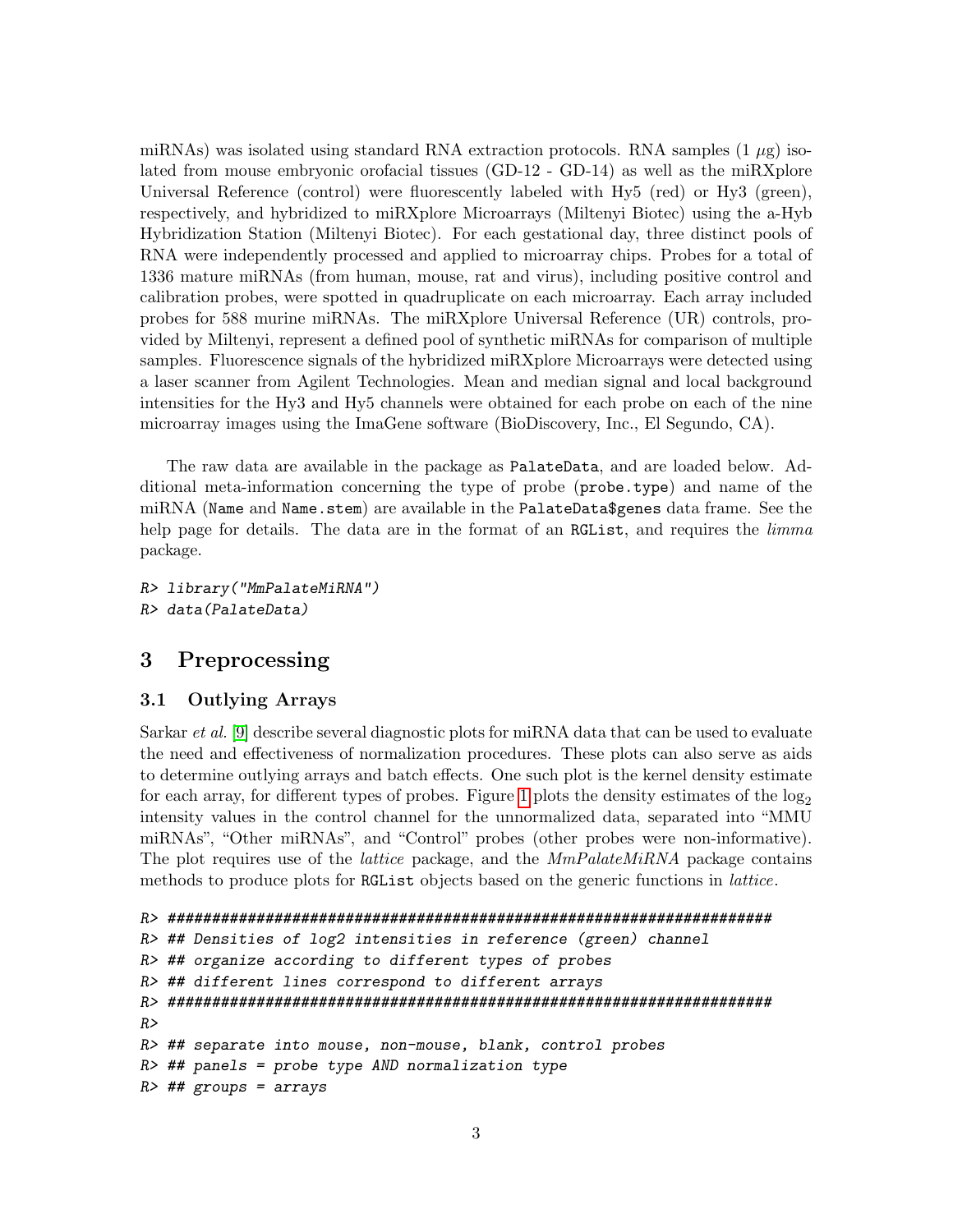```
R \neq # y = density
R \neq H# x = log2 values
R>R> ## Use \tilde{a} x1 + x2 | y fomula for multiple x's ..
R> ## Done within the S4 method for class 'RGList' for densityplot
R> ## Code so that each day is different color, but each replicate is different line type
RR> #library("lattice")
RR> res <- densityplot(PalateData, channel="G", group="probe.type",
                    subset = c("Other miRNAs", "MMU miRNAs", "Control"),
                    col=rep(1:3, each=3), 1ty=rep(1:3, 3),key = list(lines=list(co1=rep(1:3, each=3), Ity=rep(1:3, 3)),text=list(colnames(PalateData)), columns=3))
R> print(res)
R>R> ## looks like 3 outlying arrays (021, 033, 029)
R > ## 12-1, 14-3, 13-2...R> ## 12-1, 12-2, 12-3, 13-1, 13-2, 13-3, 14-1, 14-2, 14-3
R> ## 021, 022, 023, 024, 033, 034, 035, 036, 029
R
```
Figure [1](#page-4-0) indicates three possible outlying arrays, GD 12-1, 13-2, and 14-3. A second figure (Figure [2\)](#page-5-0) can be constructed based on the pairwise "distance" between arrays, as measured by the median of the absolute differences in  $log_2$  expression for miRNAs in the green channel [\[9\]](#page-29-0). The plot is created using the levelplot method for RGList objects included in the package. Here we separate the plots according to the type of probe, and the arrays are reordered so that the outlying arrays are grouped together. The three arrays are clearly outliers based on the control probes, but to a lesser extent based on the other types of probes.

```
R> ####################################################################
R> ## Plot of pairwise "distance" between arrays
R> ## distance defined as median absolute difference between arrays for MMU miRNAs
R> ## use log2 of green channel
R> ####################################################################
R>
R> ## levelplot using S4 method for class 'RGList'
R> ## reorder so that outlying arrays are grouped together
R> res \leftarrow levelplot(PalateData[, c(1,5,9,2:4,6:8)],
                  channel="G", group="probe.type",
                  subset=c("MMU miRNAs", "Other miRNAs", "Control", "Empty"),
                  scales = list(rot=c(45, 45)))R> print(res)
R
```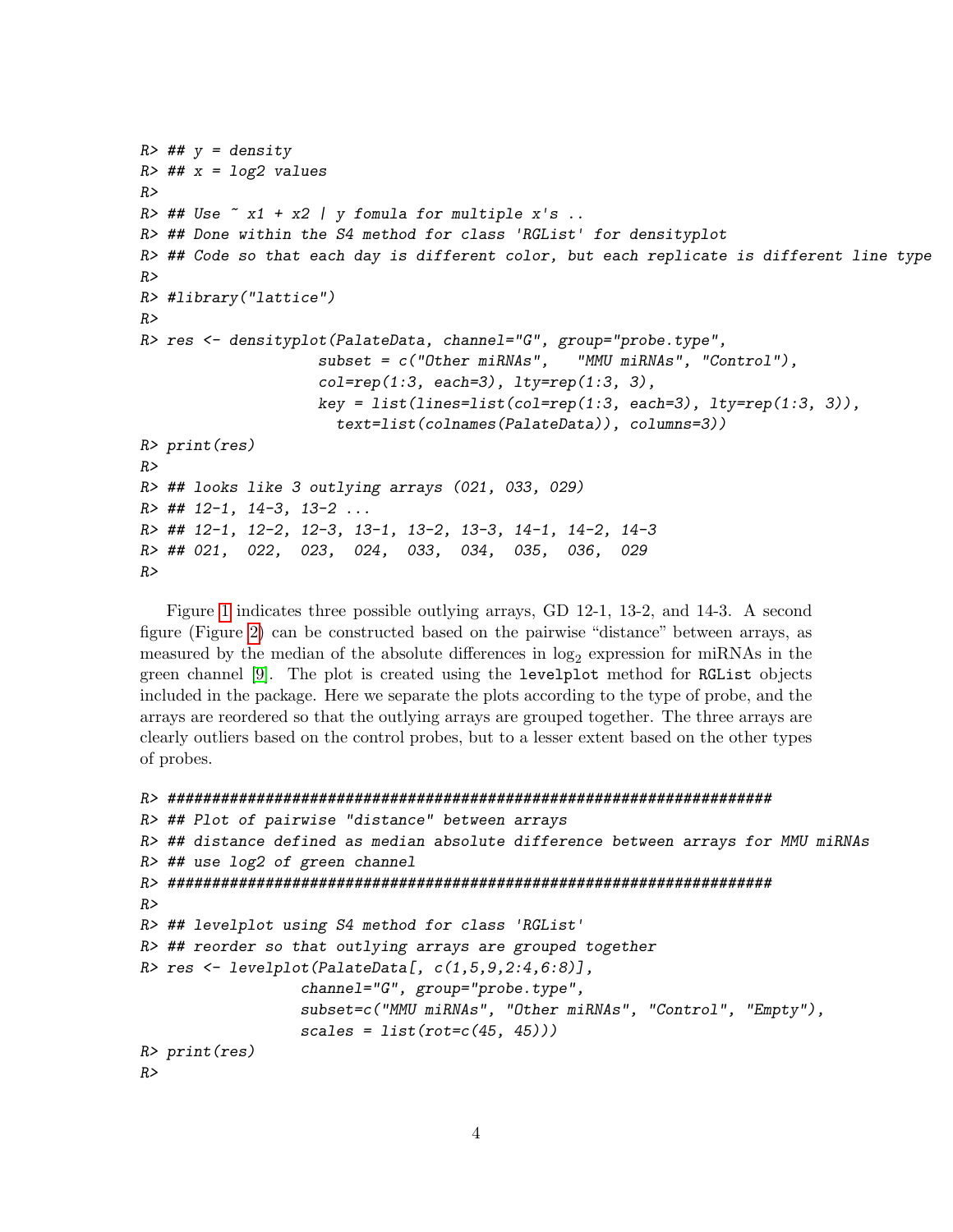

<span id="page-4-0"></span>Figure 1: Estimated density of reference channel in unnormalized data, for various types of probes.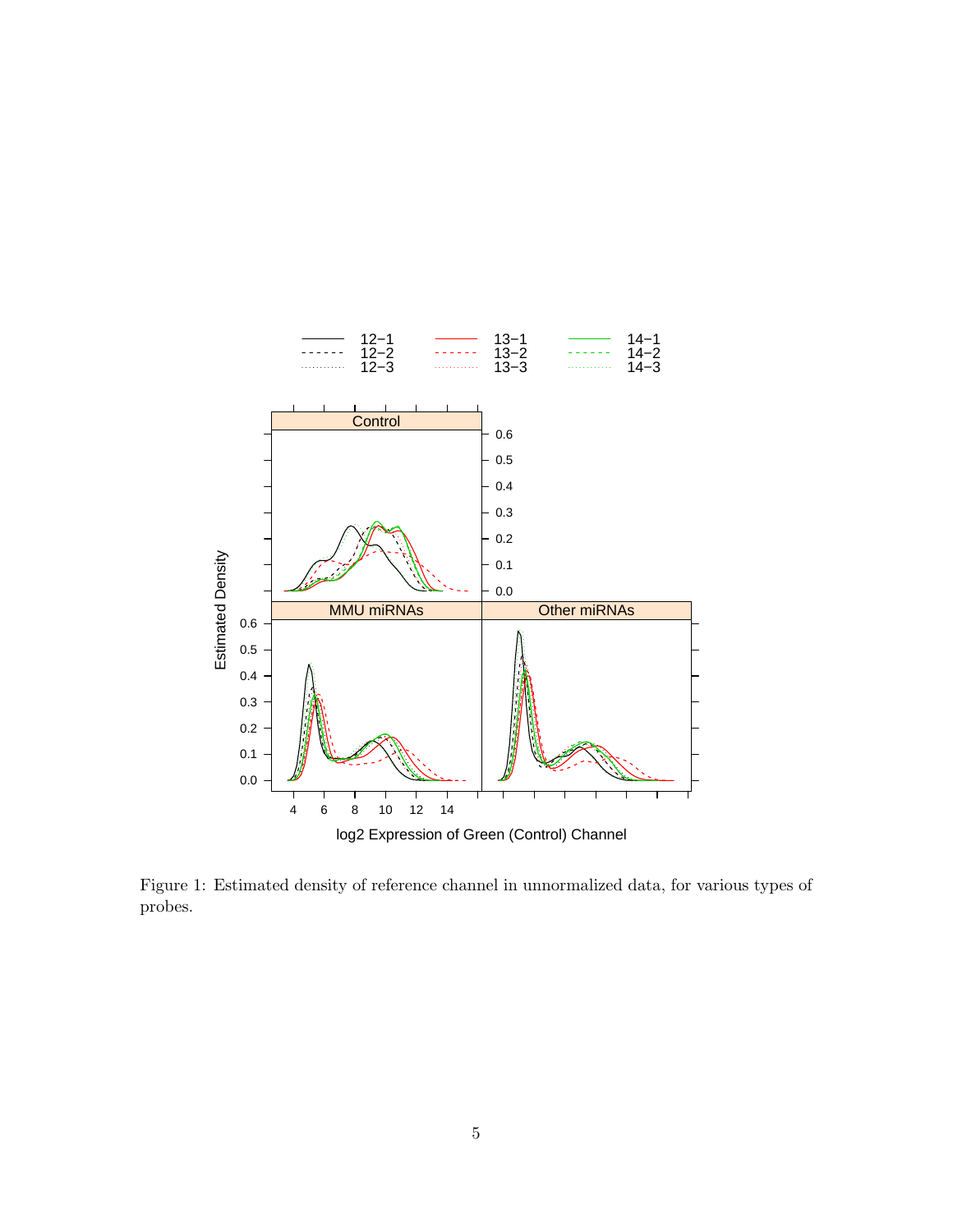

Median of absolute differences in log2 expression

<span id="page-5-0"></span>Figure 2: Distance between arrays, as measured by the median absolute distance of reference channel intensity measurements, separate by type of probe.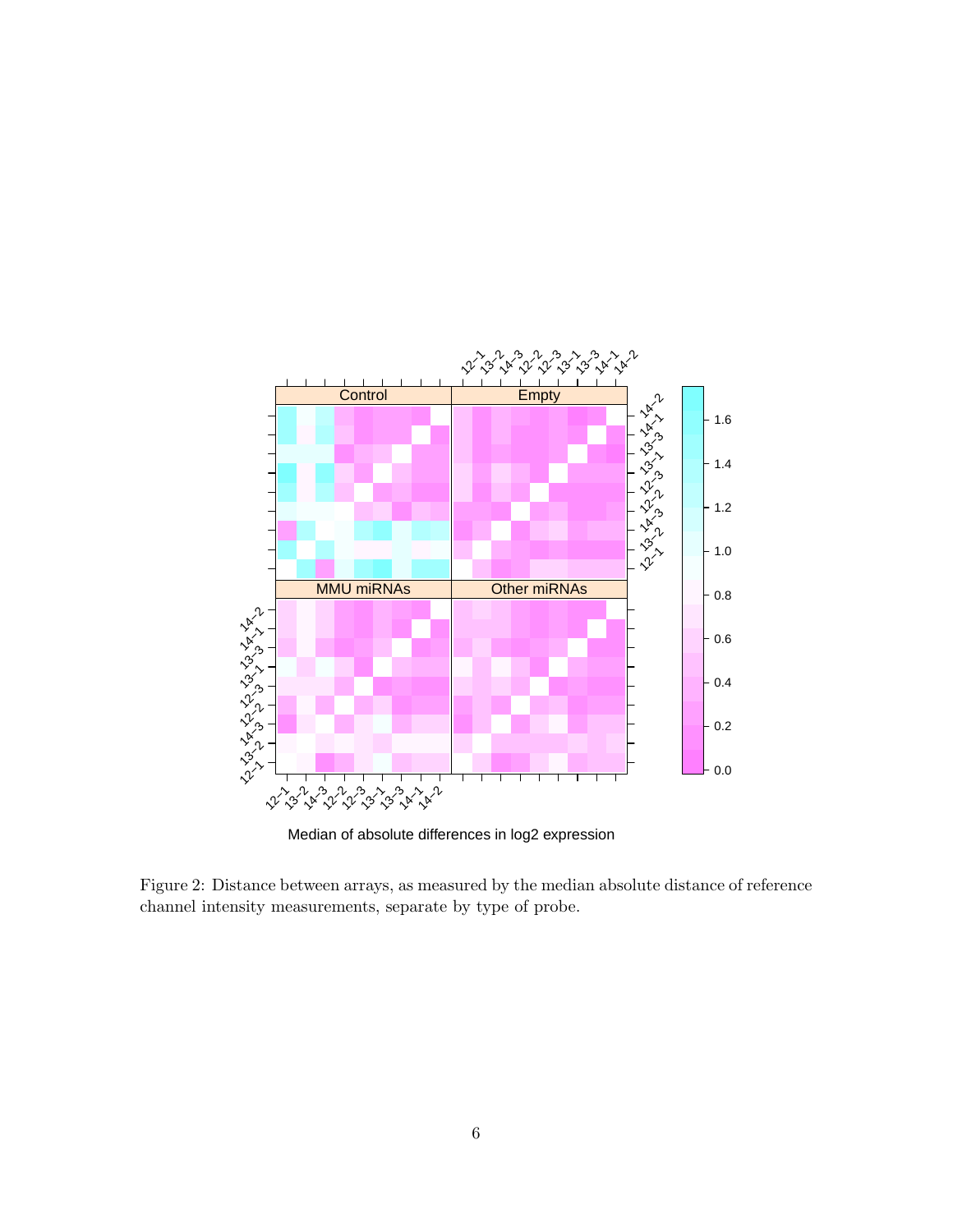Figures [1](#page-4-0) and [2](#page-5-0) demonstrate the potential need for normalization or removal of several of the arrays. In Section [4,](#page-7-1) we will evaluate the effectiveness of several normalization methods in correcting these systematic differences between the arrays.

### <span id="page-6-0"></span>3.2 Outlying Values

In addition to checking for outlying arrays, it is important to check for outlying values on individual probes. To accomplish this, we evlauted for each probe whether there were any extreme values (greater than 2.665 standard deviations above the mean). The checkOutliers function checks this for each of the red and green channels in an RGList object, and returns the indices of array probes with extreme values.

```
R> outliers <- checkOutliers(PalateData)
```
The probes with outlying arrays can be visualized using boxplots, e.g. using the code below.

```
R> boxplot(as.data.frame(t(PalateData$R[outliers$Rout,])))
```
The figure is omitted but clearly shows that the identified outlying values are nearly two orders of magnitude above the rest of the intensity values. Rather than omitting these values, we exploit the replicated design of the arrays and substitute the mean of the other replicates on the array for the extreme values (the fixOutliers function).

R> PalateData\$R <- fixOutliers(PalateData\$R, outliers\$Rout, PalateData\$genes\$Gene) R> PalateData\$G <- fixOutliers(PalateData\$G, outliers\$Gout, PalateData\$genes\$Gene)  $R>$ 

### <span id="page-6-1"></span>3.3 Missing Values

In addition to checking for outlying values, we also check for any missing values in the two channels (the checkMVs function). Here, we only find two probes on the array with missing values in the background channels, so we again impute these values using the means of the backgrounds from the other three replicates on the chip (the fixMVs function).

```
R> mvs <- checkMVs(PalateData)
R> PalateData$Rb <- fixMVs(PalateData$Rb, mvs$Rb.na, PalateData$genes$Gene)
R> PalateData$Gb <- fixMVs(PalateData$Gb, mvs$Gb.na, PalateData$genes$Gene)
R> ## Three spots with missing backgrounds
R> ## 39875 (1 Rb and 1 Gb)
R> ## 38232 (2 Rb and 2 Gb)
R> ## 40139 (3 Rb and 3 Gb)
R
```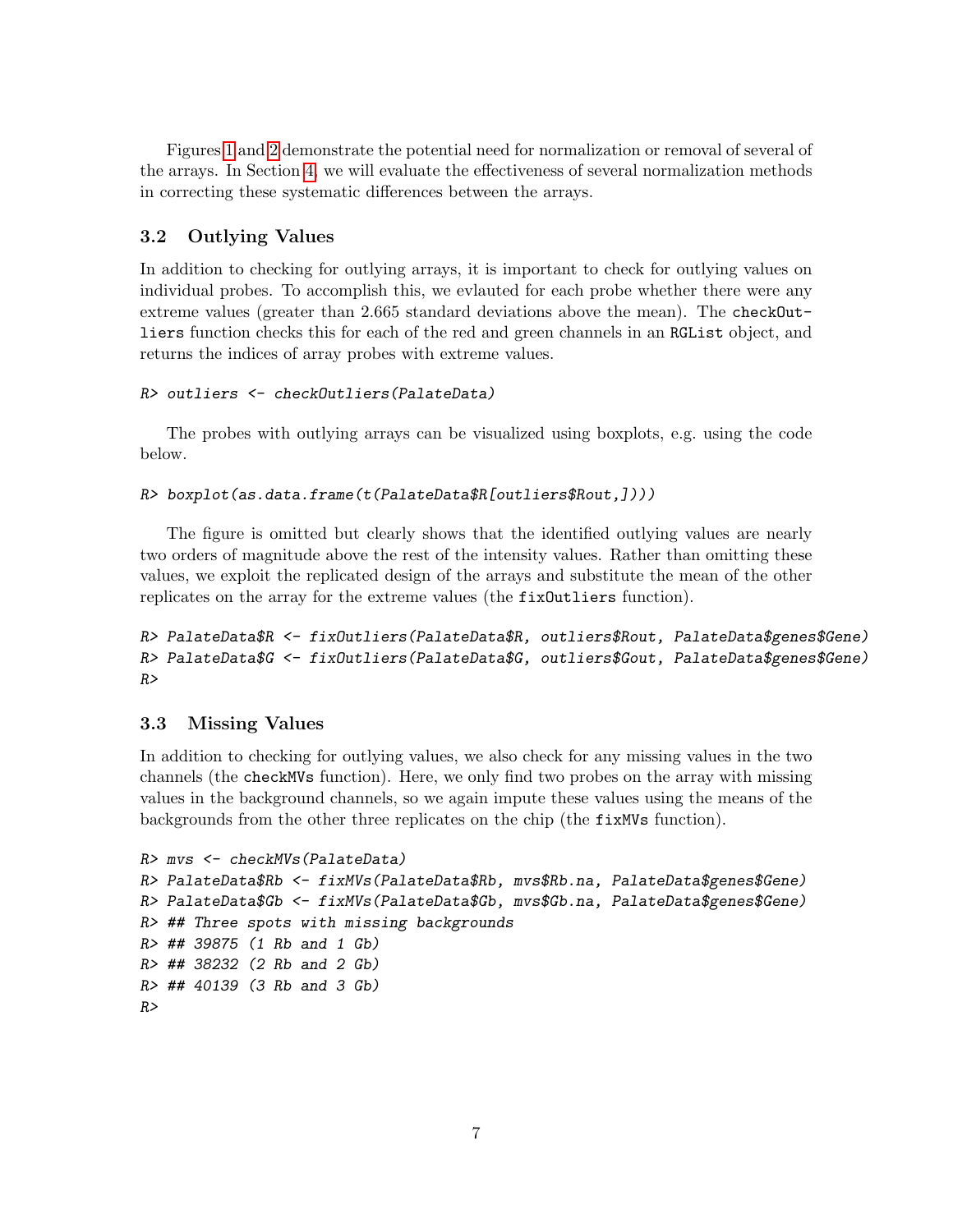#### <span id="page-7-0"></span>3.4 Filtering Probes

Prior to running the normalization methods, we filter the probes and keep only those which correspond to miRNAs and calibration probes. Additionally, probes that are not sufficiently above the background intensity level may be unreliable and represent noise that can interfere with subsequent analysis, including normalization [\[9\]](#page-29-0). Prefiltering also reduces the number of statistical comparisons being performed and improves overall power [\[11\]](#page-29-2). Here, we filter probes whose foreground intensity values are below 1.1 times their background intensity level. To allow for probes which may be expressed for a particular experimental condition (here, gestational day), we keep all probes which have at least 3 samples above the filtering threshold. Lastly, only those genes with all four replicates passing the filtering step are retained. After all pre-processing steps, a total of 956 probes, corresponding to 175 mouse miRNAs, 42 other miRNAs, and 22 calibration probes each replicated 4 times, remains.

```
R> reducedSet <- filterArray(PalateData, keep=c("MIR", "LET", "POSCON", "CALIB"),
                           frac=1.1, number=3, reps=4)
```
 $R>$ 

### <span id="page-7-1"></span>4 Normalization

Based on the literature [\[4,](#page-28-4) [5,](#page-28-5) [6,](#page-28-6) [9\]](#page-29-0), we evaluated several normalization procedures on the filtered data, including none, median, loess, quantile, VSN, and spike-in VSN. The *limma* package includes various options for both within (normalizeWithinArrays) and between (normalizeBetweenArrays) array normalization, and the vsn package has functions for performing VSN and spike-in VSN. In all cases, a simple background correction was performed by subtracting background from the foreground intensities.

```
R> ####################################################################
R> ## Evaluate different normalization procedures
R> ## 1. none
R> ## 2. median
R> ## 3. loess
R> ## 4. quantile
R> ## 5. VSN
R> ## 6. spike-in VSN
R> ####################################################################
R>
R> ## should just require this??
R> library("vsn")
R> ## 1. None
R> ndata.none <- normalizeWithinArrays(reducedSet, method="none")
R> ## 2. Median
R> ndata.median <- normalizeWithinArrays(reducedSet, method="median")
R> ## 3. Loess
R> ndata.loess <- normalizeWithinArrays(reducedSet, method="loess")
```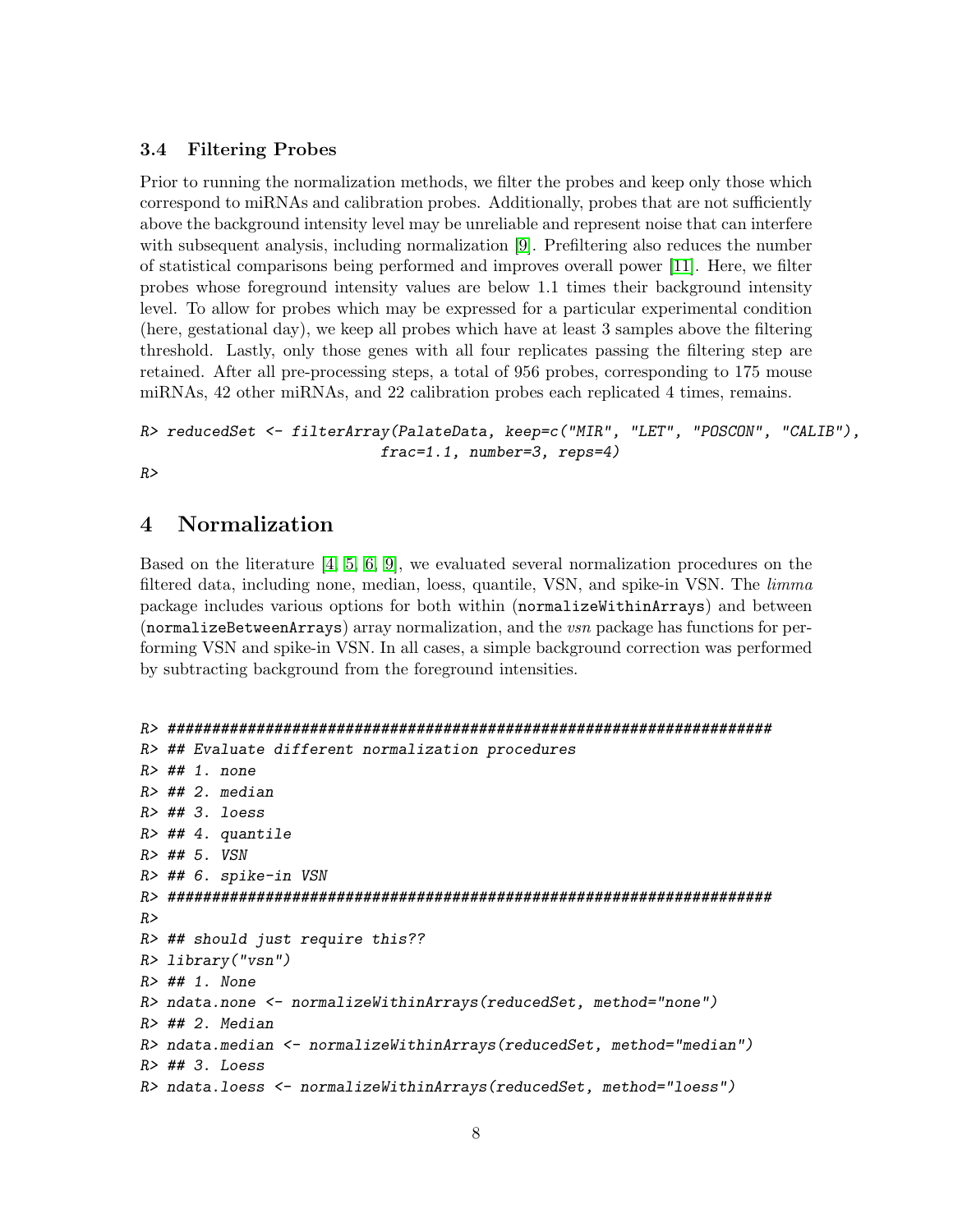```
R> ## 4. Quantile
R> ndata.quantile <- normalizeBetweenArrays(reducedSet, method="quantile")
R> ## 5. VSN
R> ndata.vsn.limma <- normalizeVSN(reducedSet)
R> ## NOTE: can also get the above with the following code:
R> ## ndata.vsn <- justvsn(reducedSet, backgroundsubtract=TRUE)
R> ## However, 'ndata.vsn' is an NChannelSet while
R> ## 'ndata.vsn.limma' is an MAList
R>R> ## 6. Spike-in VSN
R> idx.control <- which(reducedSet$genes$probe.type=="Control")
R> spikein.fit <- vsn2(reducedSet[idx.control,], lts.quantile=1, backgroundsubtract=TRUE)
R> ndata.spikein.vsn <- predict(spikein.fit, newdata=reducedSet)
R>
```
#### <span id="page-8-0"></span>4.1 Diagnostic Plots

Several diagnostic plots can be used to contrast the effectiveness of each normalization pro-cedure, as suggested by [\[9\]](#page-29-0). The  $MmPalateMiRNA$  package contains several methods to produce these plots for lists of class MAList or NChannelSet objects, based on functions in the lattice package. Figure [3,](#page-9-0) rows one through five, plots the intensity distribution for the reference channels after each of the normalization procedures (use of the useOuterStrips function requires the *latticeExtra* package). The quantile normalization procedure is clearly the most successful in removing the intensity bias that was apparent for three of the arrays (12-1, 13-2, and 14-3), while loess and median normalization appear to be the least successful. Notably, normalization based on the spike-in probes was unsuccessful, perhaps since these probes were shifted differently in the reference channel relative to the other probe types.

```
R> ####################################################################
R> ## 1. Evaluation using Sarkar et al. 2009 density plots
R> ## Use RG.MA to convert back to RG values for MALists
R> ## Use density plot - S4 method for class 'list'
R> ####################################################################
R>R> ndata.all <- list(ndata.none, ndata.median, ndata.loess,
                   ndata.quantile, ndata.vsn.limma,
                   ndata.spikein.vsn)
R> names(ndata.all) <- c("None", "Median", "Loess", "Quantile", "VSN", "Spike-in VSN")
R> dplot <- densityplot(ndata.all, channel="G", group="probe.type",
                      subset = c("Other miRNAs", "MMU miRNAs", "Control"),
                      col=rep(1:3, each=3), 1ty=rep(1:3, 3),par.strip.text=list(cex=0.75),
                      key = list(lines=list(co1=rep(1:3, each=3), Ity=rep(1:3, 3)),text=list(colnames(ndata.none)), columns=3))
R> if (require("latticeExtra")) {
```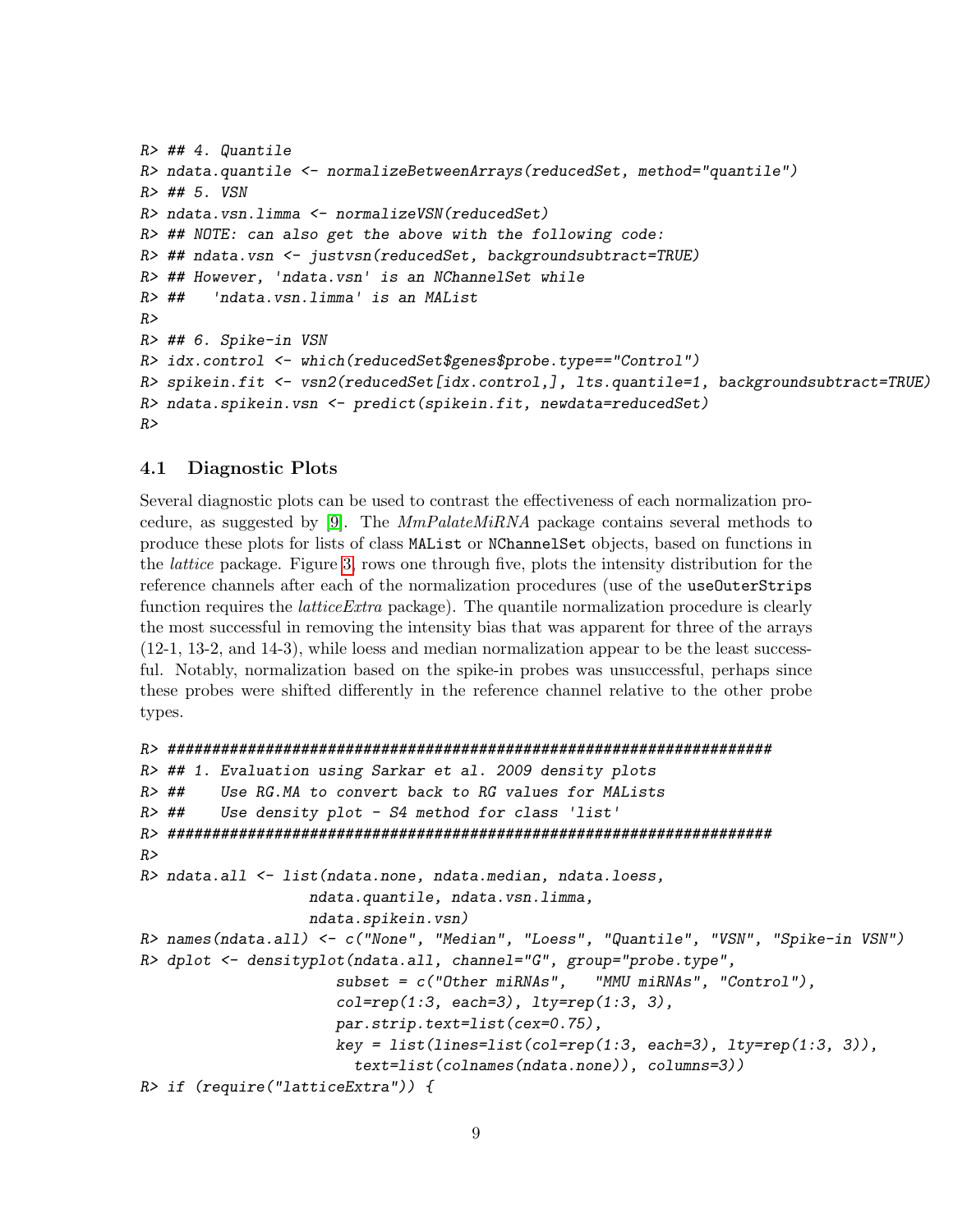

<span id="page-9-0"></span>Figure 3: Estimated density of reference channel before ("None") and after normalization by various normalization procedures, subsetted by type of probe.

```
dplot <- useOuterStrips(dplot)
}
R> plot(dplot)
```
An additional plot based on the median absolute difference between probes in the reference channel can be used to compare relative success of the normalization procedures in removing the array effect (Figure [4\)](#page-10-0). Here again, quantile normalization appears to be the best, while loess and median normalization are the least effective.

```
R> ####################################################################
R> ## 2. Sarkar 'Distance' Plot
R> ## Green channel, all probes
R> ####################################################################
R>R> ## levelplot using S4 method for class 'list'
R> res <- levelplot(ndata.all, channel="G", order=c(1,5,9,2:4,6:8),
```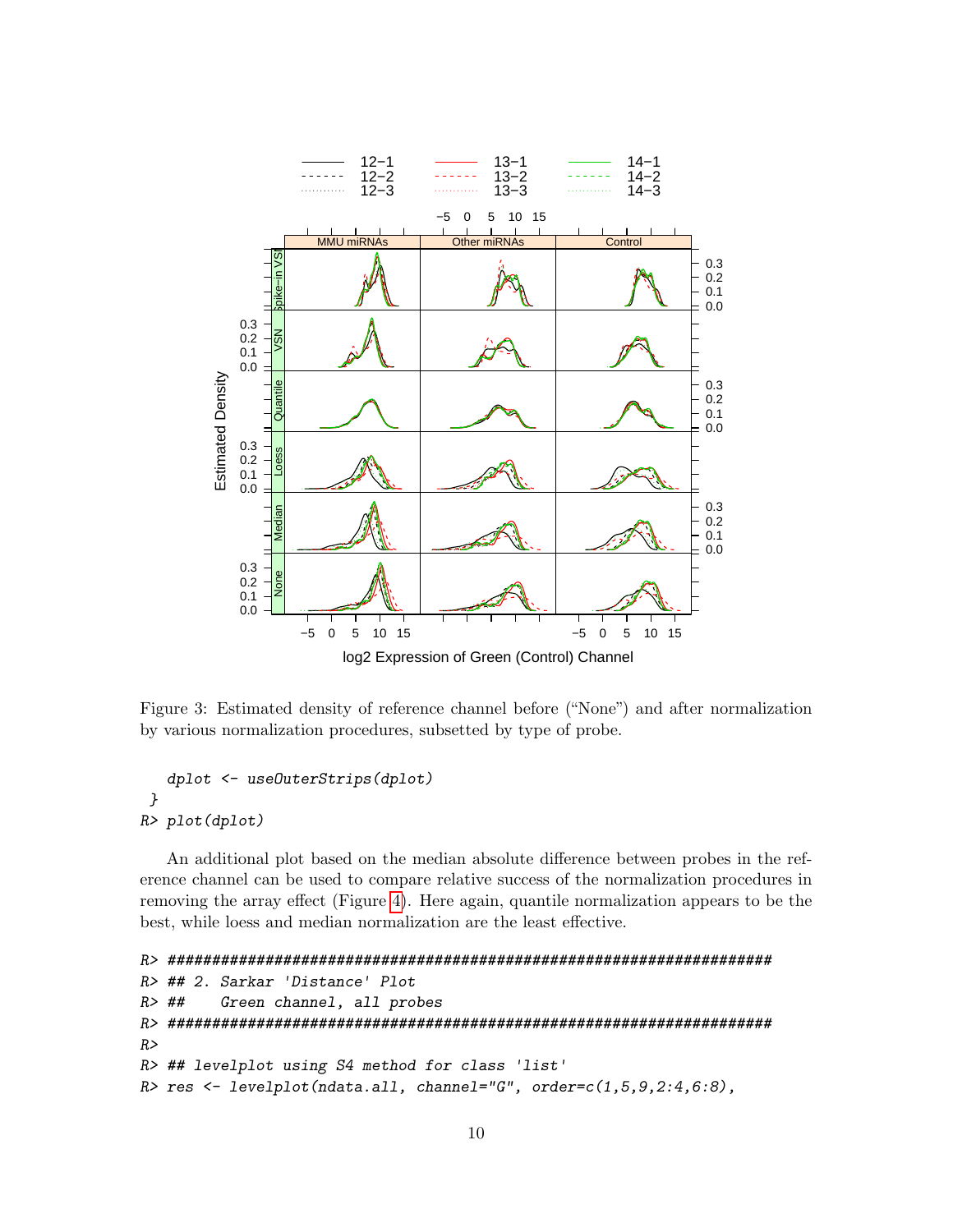

Median of absolute differences in log2 expression

<span id="page-10-0"></span>Figure 4: Distance between arrays, as measured by the median absolute distance of reference channel intensity measurements, after application of several normalization procedures.

```
scales = list(rot = c(45, 45)))
```
R> print(res) R>  $R>$ 

To investigate the effect of the normalization procedure on the experimental channel, plots of the spread (median absolute deviation) versus the location (median) of all probes can be used. Plots of this type can be produced using the MADvsMedianPlot function in the package. Probes of different types are highlighted, with particular focus on the spike-in probes, which should have low variability across all the arrays. In Figure [5,](#page-12-0) spike-in VSN has the lowest variability among the spike-in probes, compared to the other normalization methods. However, spike-in VSN has also dramatically decreased the variation among all the probes in the experimental channel, making the normalization procedure questionable in this case. Quantile normalization has resulted in large variations for some of the probes with lower intensity values.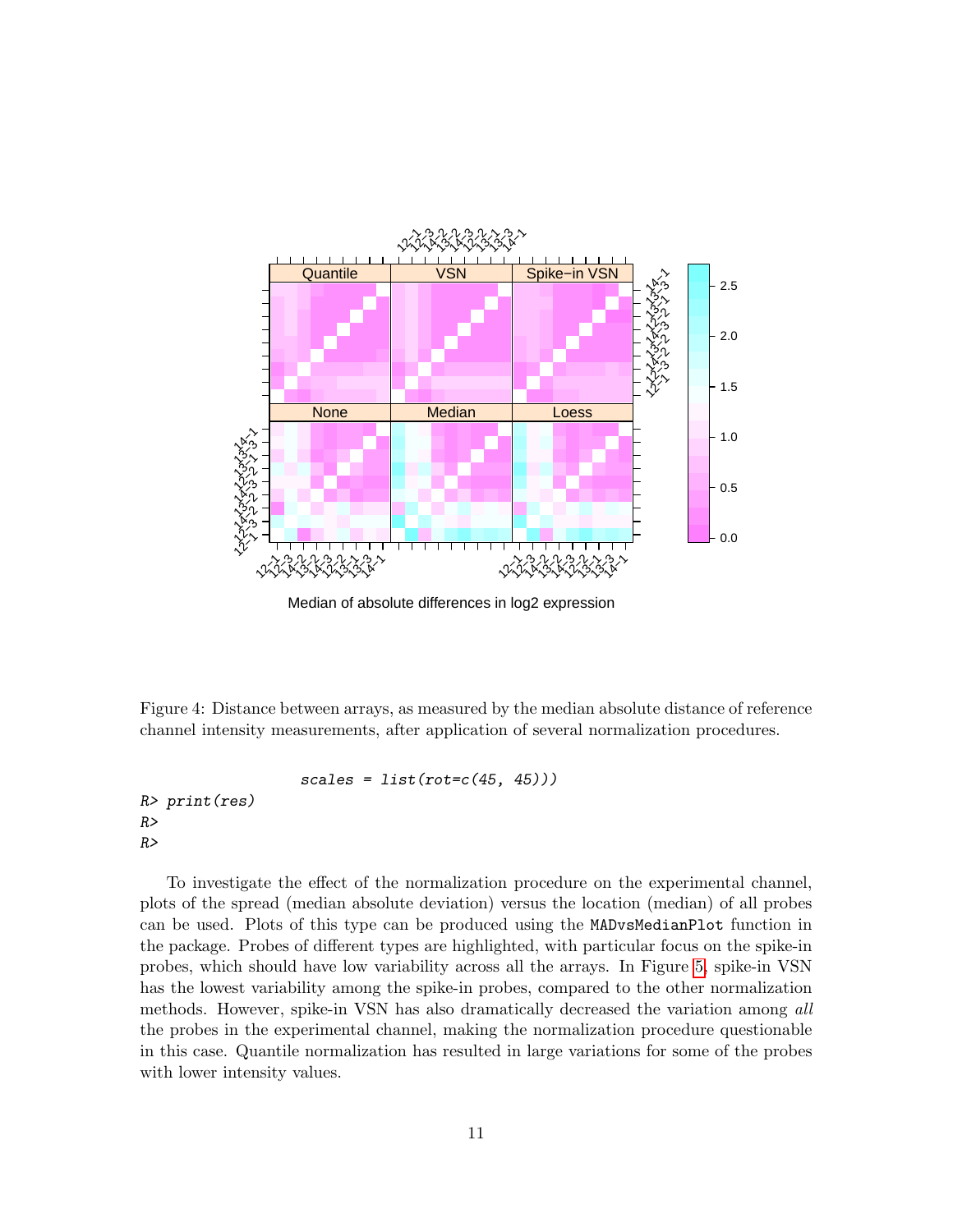```
R> ####################################################################
R> ## 3. Spread (MAD) vs. location (median) of all probes,
R> ## highlight spike-ins
R> ####################################################################
R>R> ## Previously did MAD vs median of expression-ratios (M values) across all arrays
R> ## Now doing MAD vs median for RED channel ...
R> ## Either plot may be interesting ...
R>R> ## Now using S4 method MADvsMedianPlot ...
R> res <- MADvsMedianPlot(ndata.all, channel="R", group="probe.type",
                  subset=c("MMU miRNAs", "Other miRNAs", "Control"))
R> print(res)
R> ## Here, maybe quantile looks a little suspect??
R> ## VSN, quantile, and loess are close
R> ## spike-in VSN very little variation and is suspect
R>
```
Plots of the  $log_2$  expression ratios (M values) versus the mean  $log_2$  expression values (A values) for each probe can be used to evaluate whether their is a bias associated with overall intenstity level for each array. This so-called "MA" plot is illustrated in Figure [6](#page-13-0) for quantile normalization. MA plots for the other normalization methods are not shown, though code to produce the plots is available in the R script for the vignette. Quantile normalization has removed any association between the M and A values, while for VSN normalization there is still a trend which is similar to the unnormalized data The MA plot for spike-in VSN shows a dramatic effect on the intensity ratios.

```
R> ####################################################################
```

```
R> ## MA Plots for
R> ## 1. quantile normalization
R> ## 2. VSN
R> ## 3. unnormalized data
R> ## 4. spike-in VSN
R> ####################################################################
R>R> ## Quantile
R> res <- MAplot(ndata.quantile)
R> print(res)
R>
```
As a final evaluation, we inspection heatmaps along with hierarchical clustering of the arrays. Figure [7](#page-14-0) displays the heatmap after quantile normalization, and reveals that the previously identified outlying arrays (samples 12-1, 13-2, and 14-3) still do not cluster with the other replicates for that day.

#### R> #################################################################### R> ## Heatmaps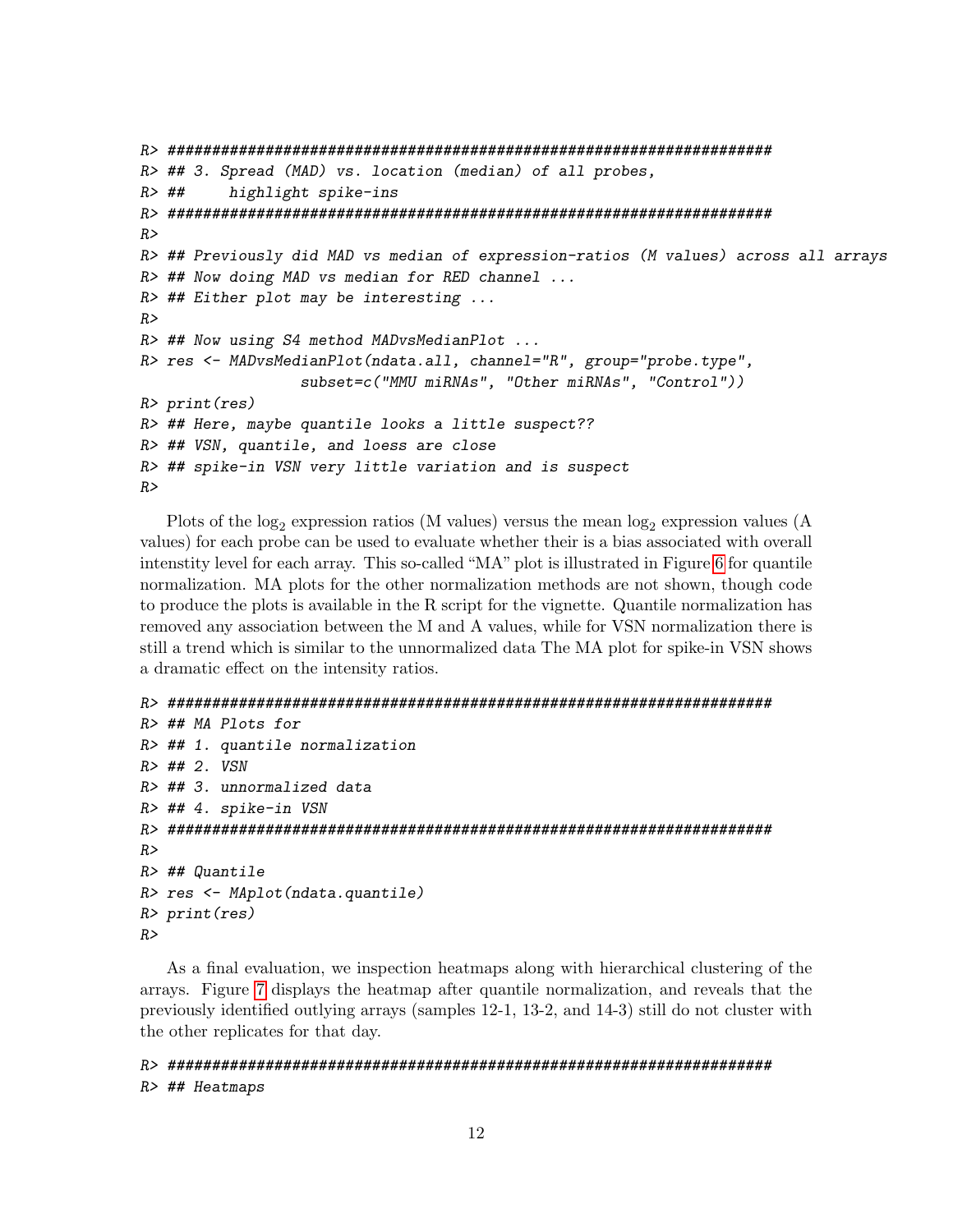

<span id="page-12-0"></span>Figure 5: Spread, as measured by the median absolute deviation (MAD), versus median expression for each probe in the experimental channel after application of several normalization procedures. Points are color-coded by type of probe.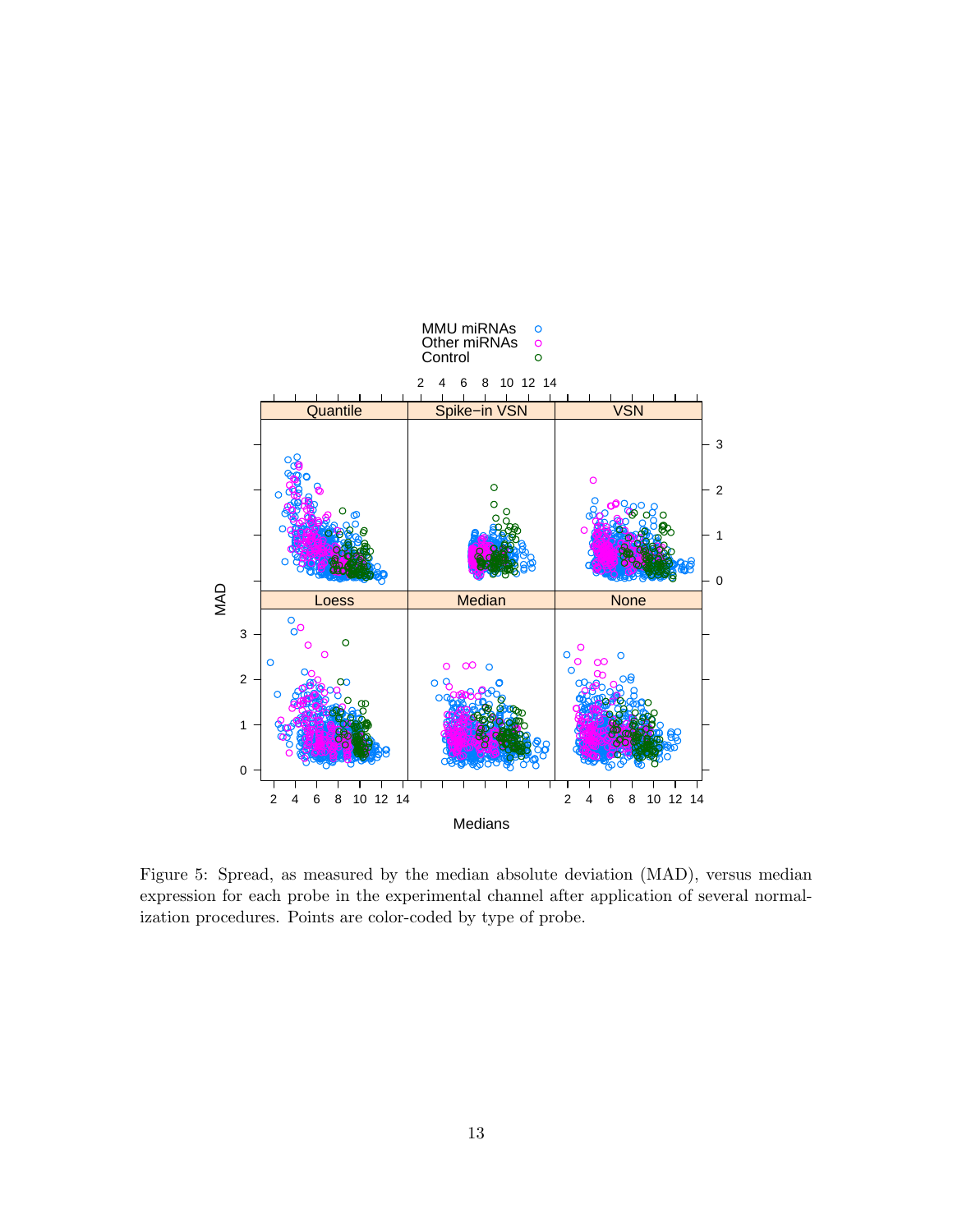

<span id="page-13-0"></span>Figure 6:  $\text{Log}_2$  intensity ratios plotted against average  $\log_2$  intensity values for each probe, for each array after quantile normalization. Red lines are loess smoothed regression lines for each M versus A comparison.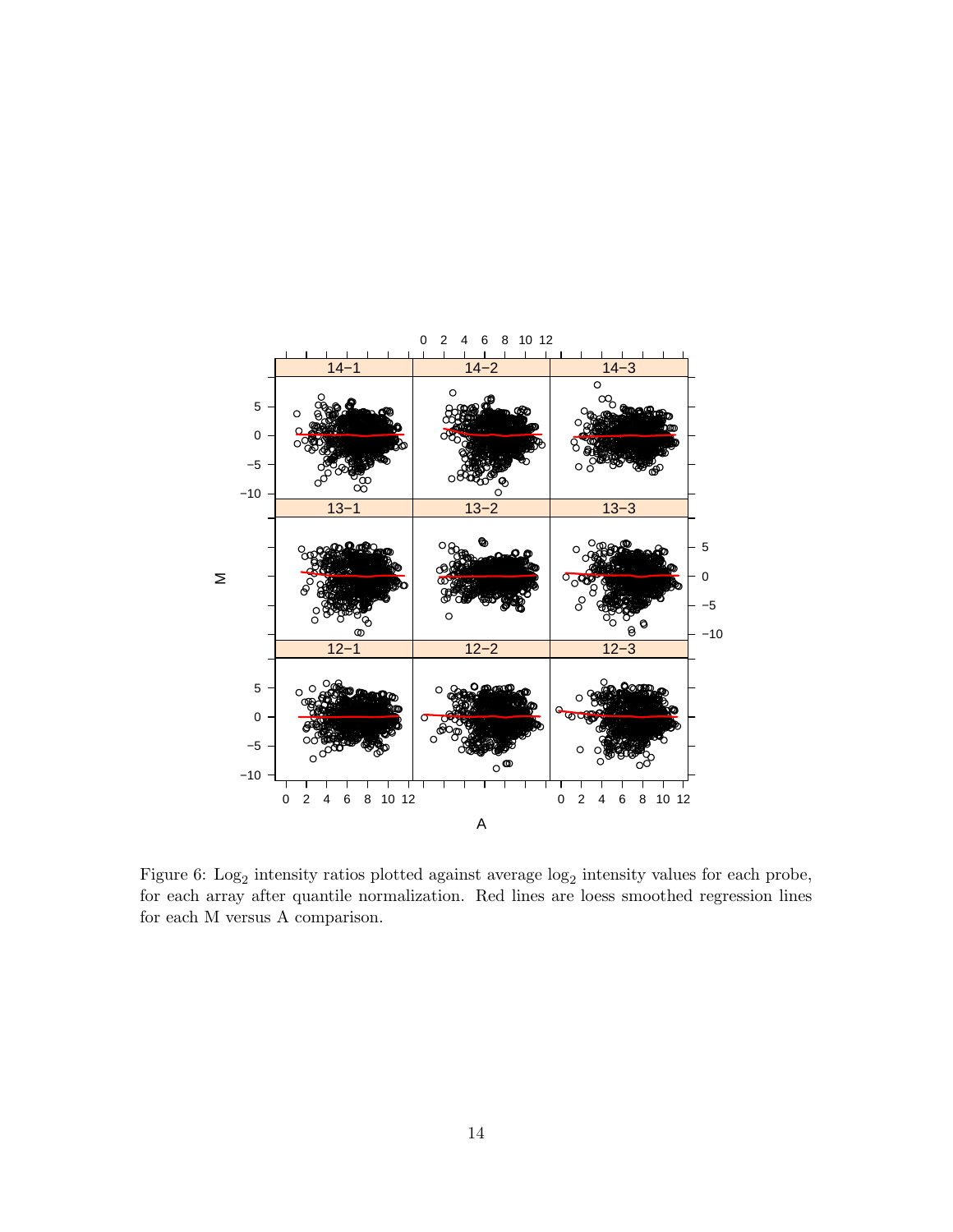

<span id="page-14-0"></span>Figure 7: Heatmap of  $log_2$  intensity ratios after quantile normalization. Arrays and probes are clustered by hierarchical clustering. Arrays 12-1, 13-2, and 14-3 do not cluster with the other replicates for the corresponding gestational day.

```
R> ####################################################################
R> ## Clusters both rows and columns
R> heatmap(ndata.quantile$M, col=cm.colors(256), labRow=FALSE)
R>
```
Table [1](#page-15-2) gives the correlations between each pair of arrays, based on the  $log_2$  intensity ratios. Since the other two replicates for each day were highly correlated ( $r \geq 0.95$ ), we decided to use only those two replicates from each day for subsequent statistical analysis. Normalization was redone omitting the arrays 12-1, 13-2, and 14-3, using quantile normalization.

```
R> ########################################################################
R> ## Redo, omiting 021, 033, and 029 (12-1, 13-2, 14-3)
R> ## keep two replicates for each day
R> ## Removal before normalization
```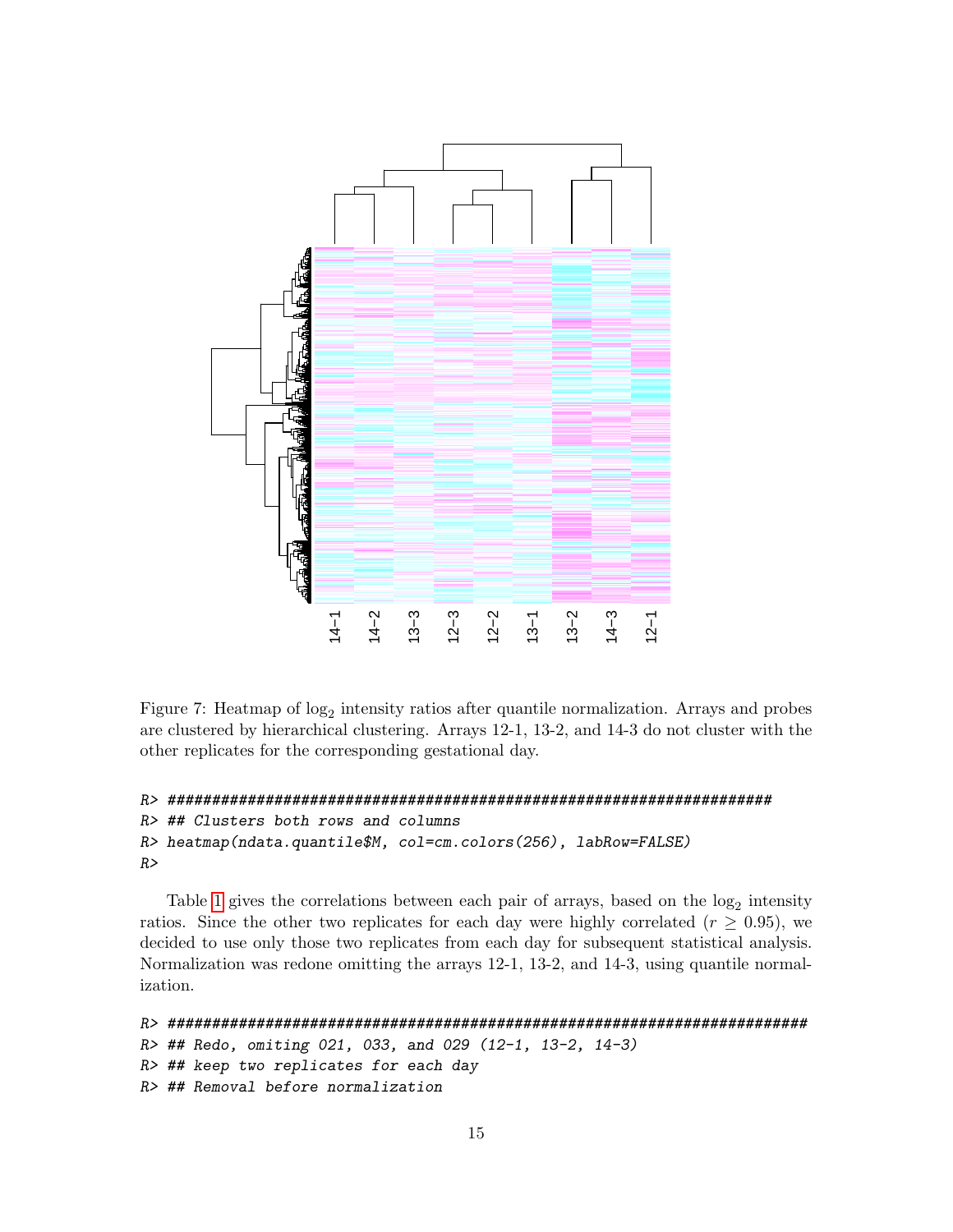|          | $12 - 1$ | $12 - 2$ | $12 - 3$ |      | 13-1 13-2 13-3 |      | 14-1 | $14-2$ | $14 - 3$ |
|----------|----------|----------|----------|------|----------------|------|------|--------|----------|
| $12-1$   | 1.00     | 0.86     | 0.86     | 0.85 | 0.86           | 0.84 | 0.83 | 0.84   | 0.89     |
| $12-2$   | 0.86     | 1.00     | 0.98     | 0.97 | 0.87           | 0.96 | 0.93 | 0.94   | 0.89     |
| $12 - 3$ | 0.86     | 0.98     | 1.00     | 0.96 | 0.85           | 0.95 | 0.92 | 0.93   | 0.88     |
| $13-1$   | 0.85     | 0.97     | 0.96     | 1.00 | 0.87           | 0.95 | 0.94 | 0.94   | 0.91     |
| $13-2$   | 0.86     | 0.87     | 0.85     | 0.87 | 1.00           | 0.86 | 0.84 | 0.84   | 0.91     |
| $13-3$   | 0.84     | 0.96     | 0.95     | 0.95 | 0.86           | 1.00 | 0.95 | 0.95   | 0.88     |
| $14-1$   | 0.83     | 0.93     | 0.92     | 0.94 | 0.84           | 0.95 | 1.00 | 0.96   | 0.91     |
| $14-2$   | 0.84     | 0.94     | 0.93     | 0.94 | 0.84           | 0.95 | 0.96 | 1.00   | 0.89     |
| $14 - 3$ | 0.89     | 0.89     | 0.88     | 0.91 | 0.91           | 0.88 | 0.91 | 0.89   | 1.00     |

<span id="page-15-2"></span>Table 1: Correlation between arrays after quantile normalization

```
R> ########################################################################
R>R> ## Need to take out "MIRCONTROL" samples now as well
R> ## NOTE: Keeping these in improves correlation between samples on same day
R> ## Remove prior to calculating whether gene is expressed and DE
RR> ####################################################################
R> ## 1. Quantile between, no within
R> ## 2. VSN
R> ####################################################################
R>R \rightarrow ## Background correction = 'subtract' by default (all methods)
R> omit <- which(colnames(reducedSet)%in%c("12-1", "13-2", "14-3"))
R> ndata <- normalizeBetweenArrays(reducedSet[,-omit], method="quantile")
```
#### <span id="page-15-0"></span>4.2 Imputation

Sixteen probes from the six arrays exhibited negative intensities after the background procedure, and resulted in missing values for subsequent calculation of the  $log_2$  intensity ratios. A significant percentage of missing values can have a substantial impact on downstream analysis of array data [\[12\]](#page-29-3), and in such cases choice of a imputation procedure should be carefully considered. Here, with a relatlively small percentage of missing values, the impact on data analysis will be relatively minimal, and we select the K-nearest neighbor imputation scheme [\[13\]](#page-29-4) as a fast and effective approach (the imputeKNN function is included in the package).

```
R> ndata$M <- imputeKNN(as.matrix(ndata$M), dist="cor")
R> ndata$A <- imputeKNN(as.matrix(ndata$A), dist="cor")
```
# <span id="page-15-1"></span>5 Determining Differentially Expressed miRNAs

To test for differential expression of miRNAs between different gestational days (GD-12, 13, and 14), the limma package [\[14\]](#page-29-5) was used. Use of the limma package requires the user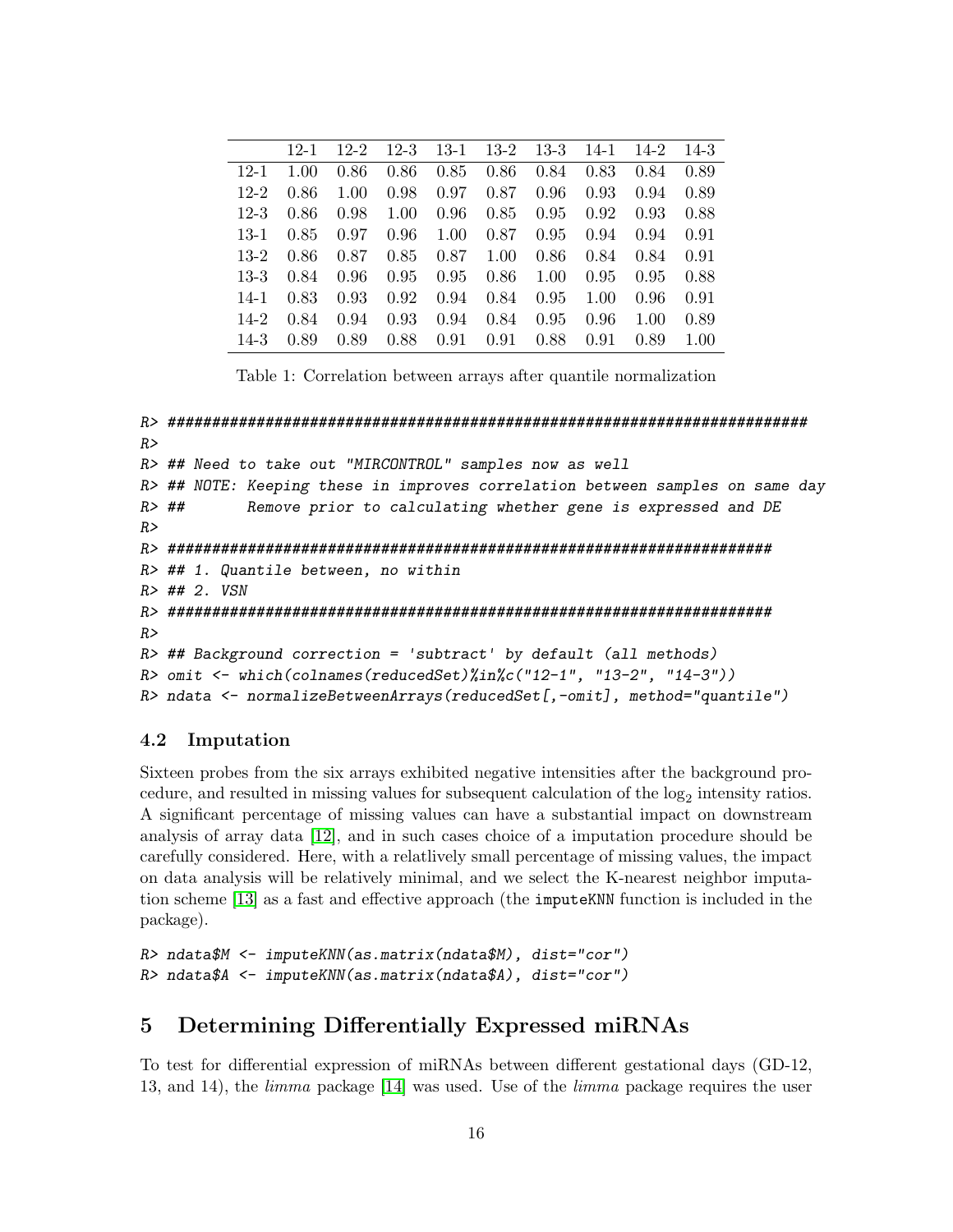to create a design matrix, which defines the possible levels for each experimental factor, and is used to construct a model matrix and contrasts to test for differential expression between factor levels. The model matrix consists of indicator variables for the levels of each experimental factor in our design, which in our case corresponds to each of the gestational days.

```
R> ## Construct the design matrix
R> design <- data.frame(grp=c(1,1,2,2,3,3),rep=c(1,2,1,2,1,2))
R> design$grp <- factor(design$grp, labels=c("Day12", "Day13", "Day14"))
R> mmat <- model.matrix( \degree 0 + design$grp)
R> colnames(mmat) <- c("Day12", "Day13", "Day14")
```
The contrasts defined here estimate the differences in mean  $log_2$  expression between each gestational day. The makeContrasts function in *limma* will generate these for you.

#### R> contrast.matrix <- makeContrasts(Day13-Day12, Day14-Day12, Day14-Day13, levels=mmat)

Some advantages of using limma over other methods include the ability to incorporate probe quality weights and to handle duplicate probes for each miRNA on the chip via the duplicateCorrelation function. These advantages are particularly evident in small sample sizes, as in this experiment. To make use of the duplicated probes, we first order the normalized data so that replicated probes are adjacent to each other. The probe quality weights are incorporated in the calculation of the correlation matrix for the duplicated probes.

```
R> ## Order data by probes
R> idx <- order(ndata$genes$Gene)
R> ndata \leq ndata [idx,]
R> idx.rm <- which(ndata$genes$probe.type=="Control")
R> ndata \leq ndata[-idx.rm,]
R> ## compute correlations between same probes on each chip
R> corfit <- duplicateCorrelation(ndata, mmat, ndups=4,
                                 weights=ndata$weights)
```
 $R$ 

Next, the lmFit function is used to fit the hierarchical linear model, and the contrasts.fit function used to get contrast estimates. The eBayes function generates the moderated (empirical Bayesian) t-statistics corresponding to each of the contrast estimates.

```
R> fit <- lmFit(ndata, mmat, ndups=4,
                correlation=corfit$consensus)
R> fitc <- contrasts.fit(fit, contrast.matrix)
R> fitc <- eBayes(fitc)
```
The topTable function calculates and reports fold change, moderated t-statistics, unadjusted and adjusted  $p$ -values for the comparison of interest. Code below shows the calculation for the comparison between gestational days 13 and 12, and the results are given in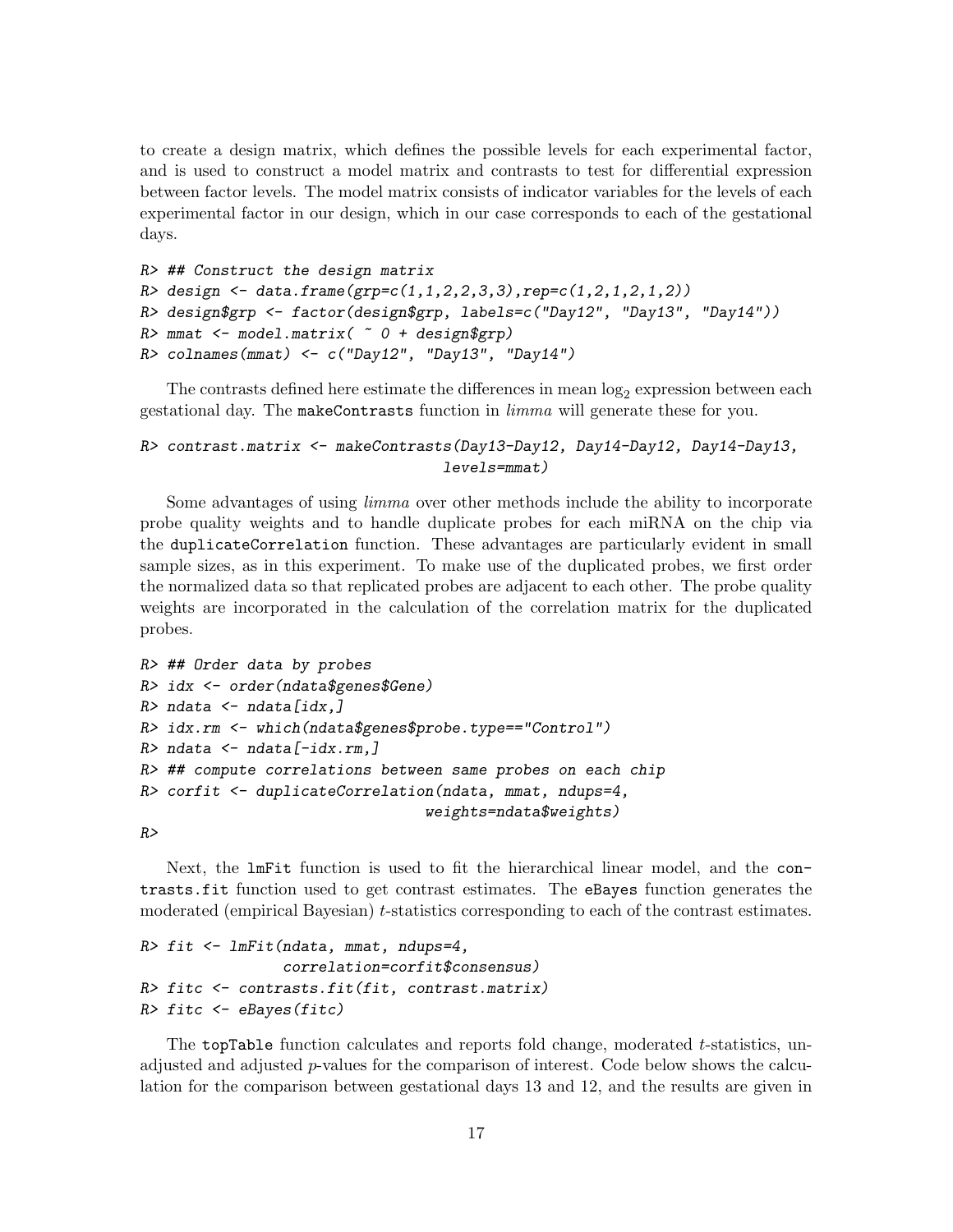Table [2.](#page-17-0) Results for comparisons between the other gestational days are omitted but code to calculate them is inclued in the R script for the vignette.

```
R> ## First contrast
R> top13v12 <- topTable(fitc, coef=1, number=nrow(ndata)/4, adjust="fdr",
                      sort.by="P")
R> top13v12$FC <- 2^(top13v12$logFC)
R> sig13v12 <- top13v12[top13v12$adj.P.Val<.05,]
R> colNames <- c("Name.stem", "probe.type", "FC", "t", "adj.P.Val")
R> res <- xtable(sig13v12[,colNames],
               digits=c(0,0,0,2,2,3),
               caption="Significantly differentially expressed miRNAs
                        for GD 13 versus 12",
               label="tab:contrast13v12", caption.placement = "top")
R> print(res, include.rownames=FALSE)
```

| Name.stem       | probe.type   | FC   | t       | adj.P.Val |
|-----------------|--------------|------|---------|-----------|
| LET-7B          | MMU miRNAs   | 1.78 | 7.71    | 0.000     |
| $MIR-193A-3P$   | MMU miRNAs   | 2.94 | 6.84    | 0.000     |
| LET-7C          | MMU miRNAs   | 1.50 | 5.73    | 0.001     |
| $MIR-140-5P$    | MMU miRNAs   | 1.46 | 5.31    | 0.001     |
| MIR-342         | Other miRNAs | 0.56 | $-5.17$ | 0.001     |
| $MIR-31$        | MMU miRNAs   | 1.56 | 4.98    | 0.002     |
| $MIR-193B$      | MMU miRNAs   | 1.66 | 4.86    | 0.002     |
| MIR-301         | Other miRNAs | 0.78 | $-4.44$ | 0.005     |
| MIR-20B         | Other miRNAs | 0.75 | $-4.36$ | 0.006     |
| MIR-543-3P      | MMU miRNAs   | 0.69 | $-3.90$ | 0.016     |
| MIR-342-3P      | MMU miRNAs   | 0.58 | $-3.82$ | 0.016     |
| $MIR-301B$      | Other miRNAs | 0.71 | $-3.82$ | 0.016     |
| $MIR-22$        | MMU miRNAs   | 1.34 | 3.78    | 0.016     |
| $MIR-152$       | MMU miRNAs   | 1.25 | 3.74    | 0.016     |
| LET-7I          | MMU miRNAs   | 1.35 | 3.74    | 0.016     |
| <b>MIR-298</b>  | MMU miRNAs   | 0.77 | $-3.44$ | 0.030     |
| <b>MIR-148A</b> | MMU miRNAs   | 1.34 | 3.41    | 0.031     |
| $MIR-210$       | MMU miRNAs   | 1.33 | 3.39    | 0.031     |
| $MIR-422A$      | Other miRNAs | 1.67 | 3.34    | 0.033     |
| MIR-23A         | MMU miRNAs   | 1.29 | 3.32    | 0.033     |
| MIR-20A         | MMU miRNAs   | 0.79 | $-3.29$ | 0.033     |
| MIR-347         | Other miRNAs | 1.19 | 3.18    | 0.042     |

<span id="page-17-0"></span>Table 2: Significantly differentially expressed miRNAs for GD 13 versus 12

A nice summary of the results for the comparisons between gestational days is a Venn diagram, which gives the number of up- and down-regulated genes for each comparison, along with the number in the intersection of these sets (Figure [8\)](#page-18-0).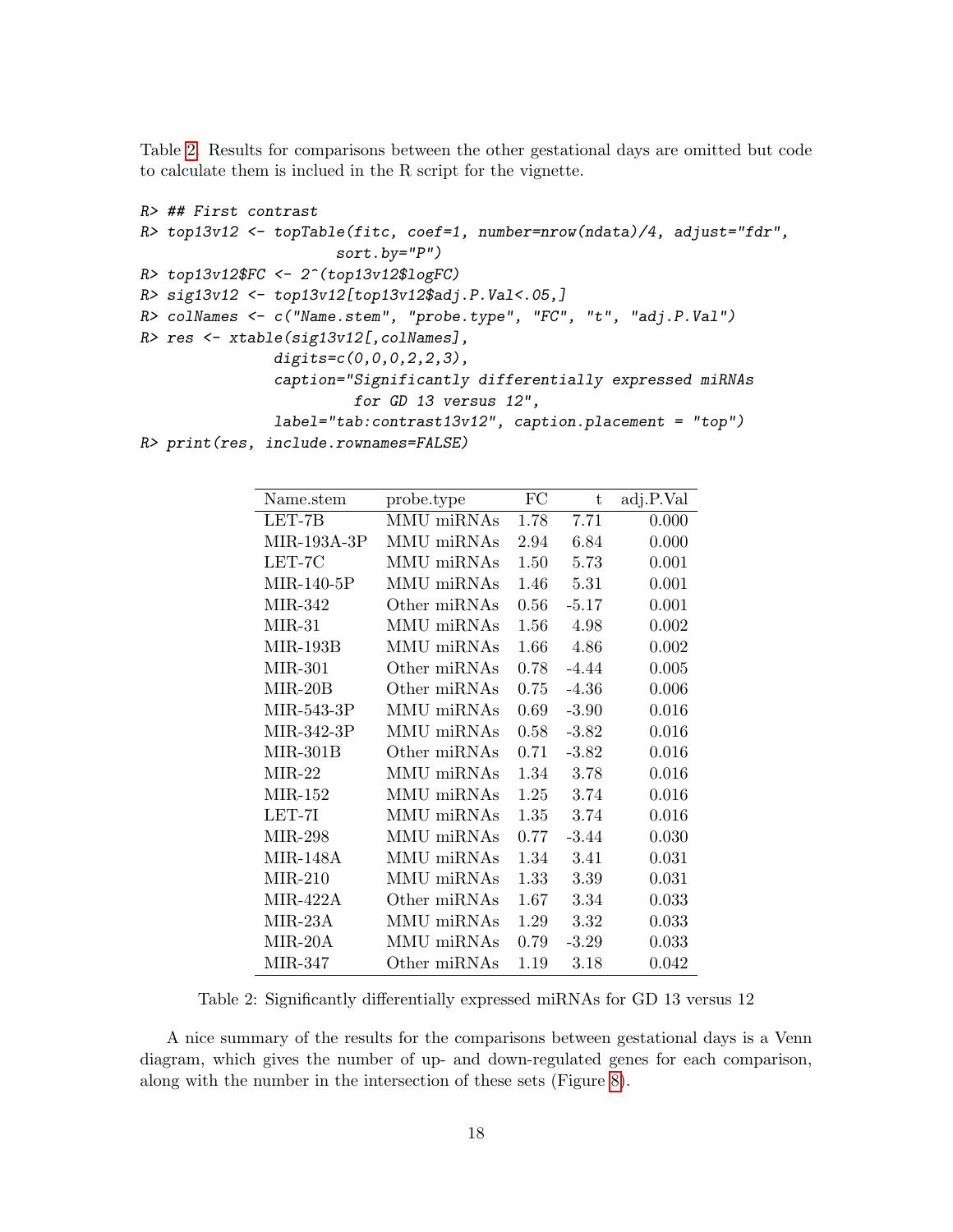

<span id="page-18-0"></span>Figure 8: Venn diagram illustrating the number of up- and down-regulated genes for each comparison between gestational days, along with the number in the intersection of these sets.

```
R> res <- decideTests(fitc)
R> vennDiagram(res, include=c("up","down"),
             counts.col=c("red","green"), cex=1.25)
```
Although we have focused on the calculation of test statistics corresponding to pairwise comparisons between gestational days, it is easy to obtain estimates for other contrasts of interests between the experimental conditions. For example, the the contr.poly function will provide contrasts to test for linear and quadratic trends, and the contr.helmert function gives the Helmert contrasts. Additionally, the analysis of variance (ANOVA) F-statistics for testing for differential expression between all three gestational days are in fitc\$F, with corresponding  $p$ -values in fitc $F.p.v$ alue.

To illustrate, we first calculate adjsuted p-values for the F-statistics in  $\text{fitc}\$ F, using the *multtest* package.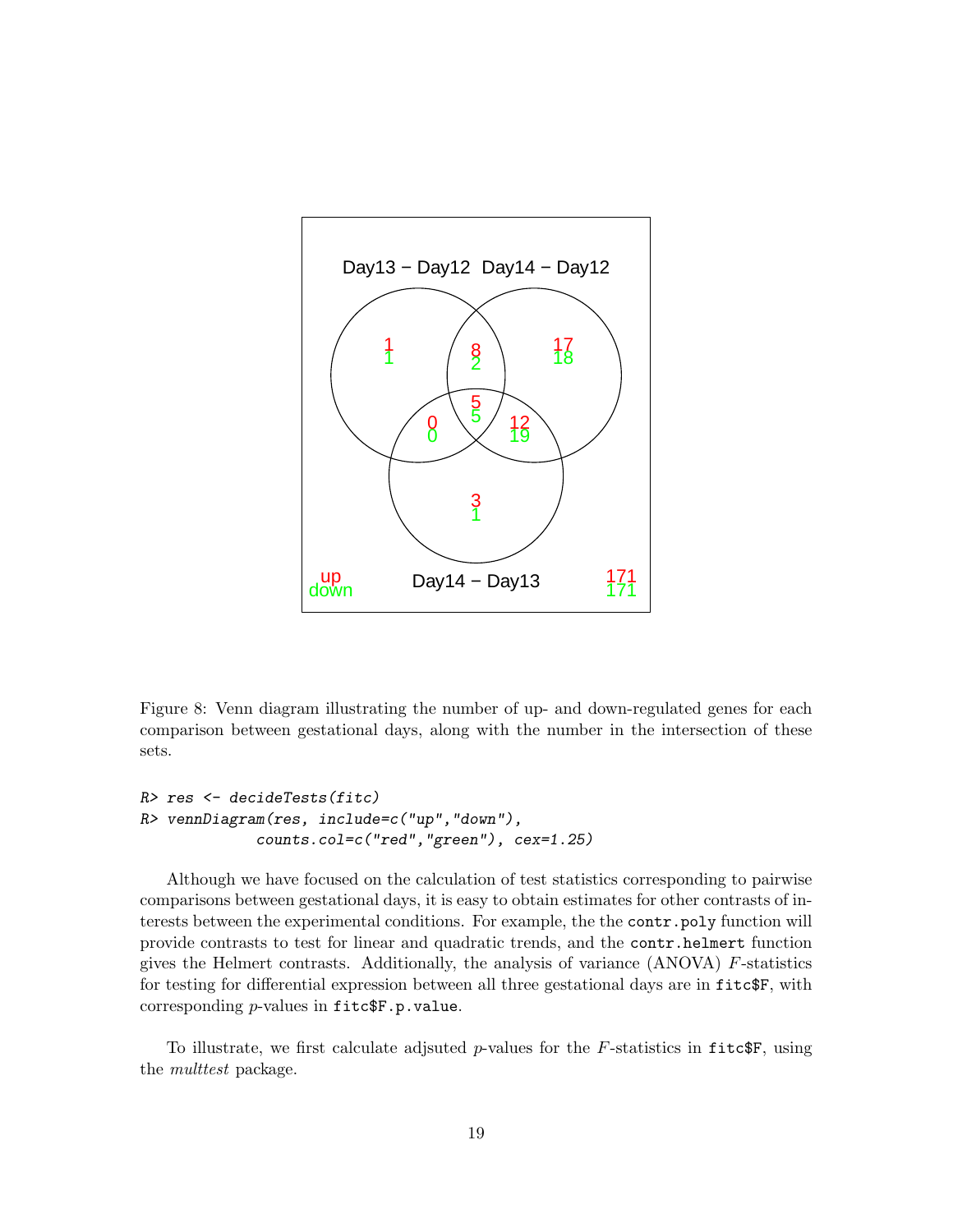```
R> if (require("multtest")) {
   rawp <- fitc$F.p.value
   BH \leftarrow mt.rawp2adjp(rawp, proc = "BH")
   sum(BH$adjp[,"BH"] < 0.05)
 }
```
[1] 79

The same statistics can be obtained by combining two orthogonal contrasts, e.g. using the contr.helmert function.

```
R> ## Helmert contrasts, from contr.helmert ...
R> contr.helmert(3)
  [,1] [,2]1 -1 -12 \t 1 \t -13 0 2
R> contrast.helmert <- makeContrasts(Day13-Day12, Day14-0.5*Day12-0.5*Day13,
                                  levels=mmat)
R> fitc.helmert <- contrasts.fit(fit, contrast.helmert)
R> fitc.helmert <- eBayes(fitc.helmert)
R> Fstats <- topTable(fitc.helmert, coef=c(1, 2), number=nrow(ndata)/4, adjust="fdr",
                    sort.by="F")
R> sum(Fstats$adj.P.Val < 0.05)
```
[1] 79

Next, the miRNAs with significant F-statistics (adjusted  $p < 0.05$ ) are identified for follow-up examination, e.g. by clustering. The duplicates are averaged prior to further analysis.

```
R> ## average probes for plotting
R> avedata <- avedups(ndata, ndups=4, spacing=1)
R> sigFgenes <- Fstats$Gene.ID[which(Fstats$adj.P.Val < 0.05)]
R> ## ssgenes <- unique(c(sig13v12$Gene, sig14v12$Gene, sig14v13$Gene))
R> ## sum(sigFgenes%in%ssgenes) ## all 79 show up in individual lists
R> mat \leq as.matrix(avedata[match(sigFgenes, avedata$genes$Gene), ])
R> colnames(mat) <- c("GD-12-1", "GD-12-2","GD-13-1", "GD-13-2",
                    "GD-14-1", "GD-14-2")
R> rownames(mat) <- sigFgenes
```
## <span id="page-19-0"></span>6 Clustering Expression Profiles

After identifying the differentially expressed miRNAs, clustering analysis can be performed to group genes with similar trends over time. A common difficultly is deciding which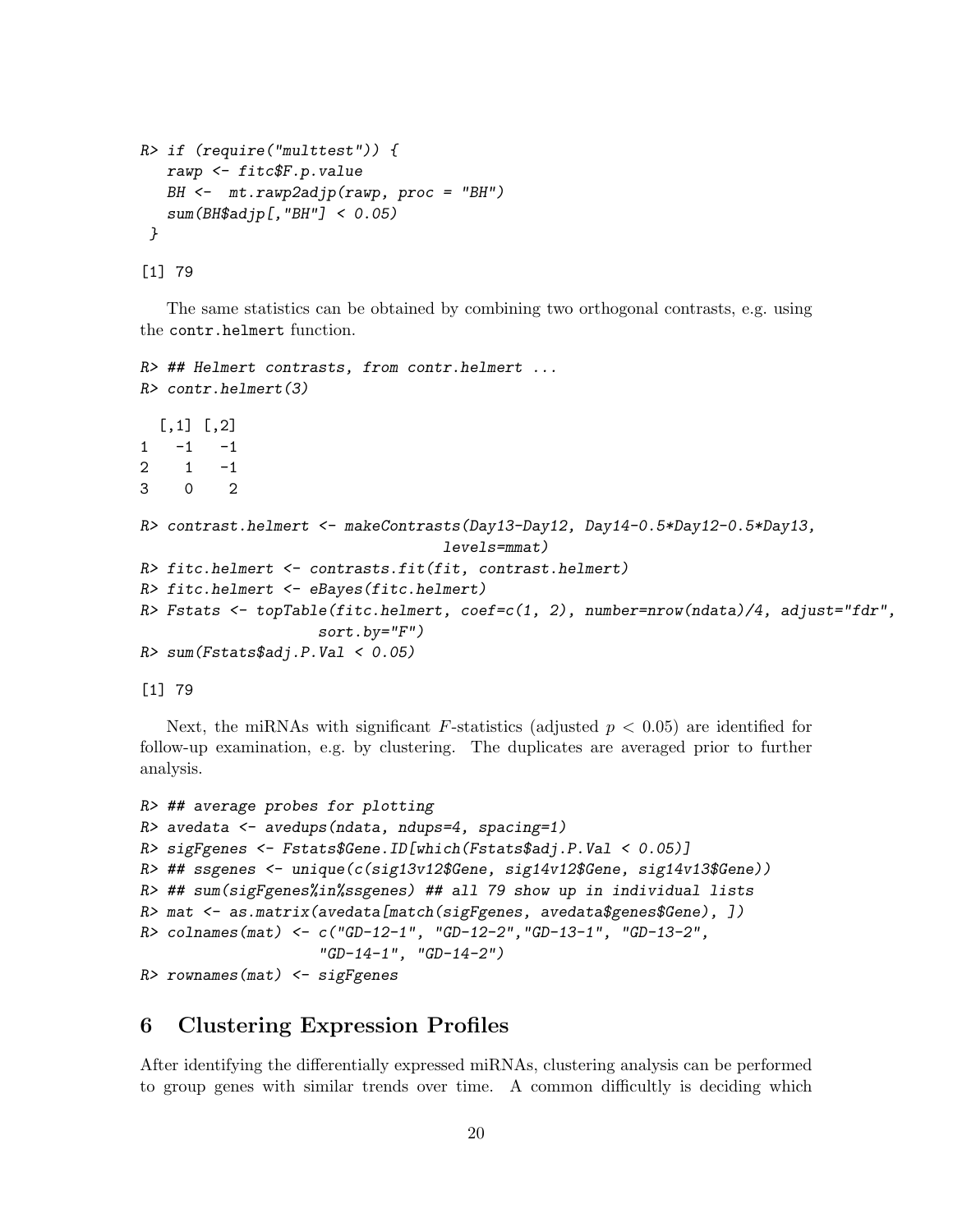clustering algorithm to use, and how many clusters to create. Cluster validation measures, as contained in the R package  $\ell$ Valid [\[15\]](#page-29-6), can help in this regard. Below, the clValid function is used to evaluate hierarchical clustering, SOTA, DIANA, and K-means clustering algorithms, for a range of one to six clusters in each case. The expression values for each day are averaged over the two replicates prior to clustering (object ave Expr). The internal validation measures (connectivity, Dunn Index, and Silhouette Width) are used with a correlation metric. A summary of the result indicates that hierarchical clustering with six clusters provides the optimal connectivity and Dunn Index measures, while DIANA with six clusters gives the optimal Silhouette Width.

```
R> if (require("clValid")) {
  ## This creates averages over replicates for each day
  aveExpr \leq t (apply(mat, 1, function(x) tapply(x, c(1,1,2,2,3,3), mean)))
  clRes <- clValid(aveExpr, 6, clMethod=c("hierarchical", "diana", "sota","kmeans"),
                 validation=c("internal"), metric="correlation")
  summary(clRes)
}
Clustering Methods:
hierarchical diana sota kmeans
Cluster sizes:
6
Validation Measures:
                             6
hierarchical Connectivity 18.2833
           Dunn 0.0027
           Silhouette 0.7607
diana Connectivity 21.0147
           Dunn 0.0033
           Silhouette 0.7708
sota Connectivity 182.8651
           Dunn 0.0000
           Silhouette -0.7568
kmeans Connectivity 178.8687
           Dunn 0.0000
           Silhouette -0.2833
Optimal Scores:
           Score Method Clusters
Connectivity 18.2833 hierarchical 6
Dunn 0.0033 diana 6
Silhouette 0.7708 diana 6
```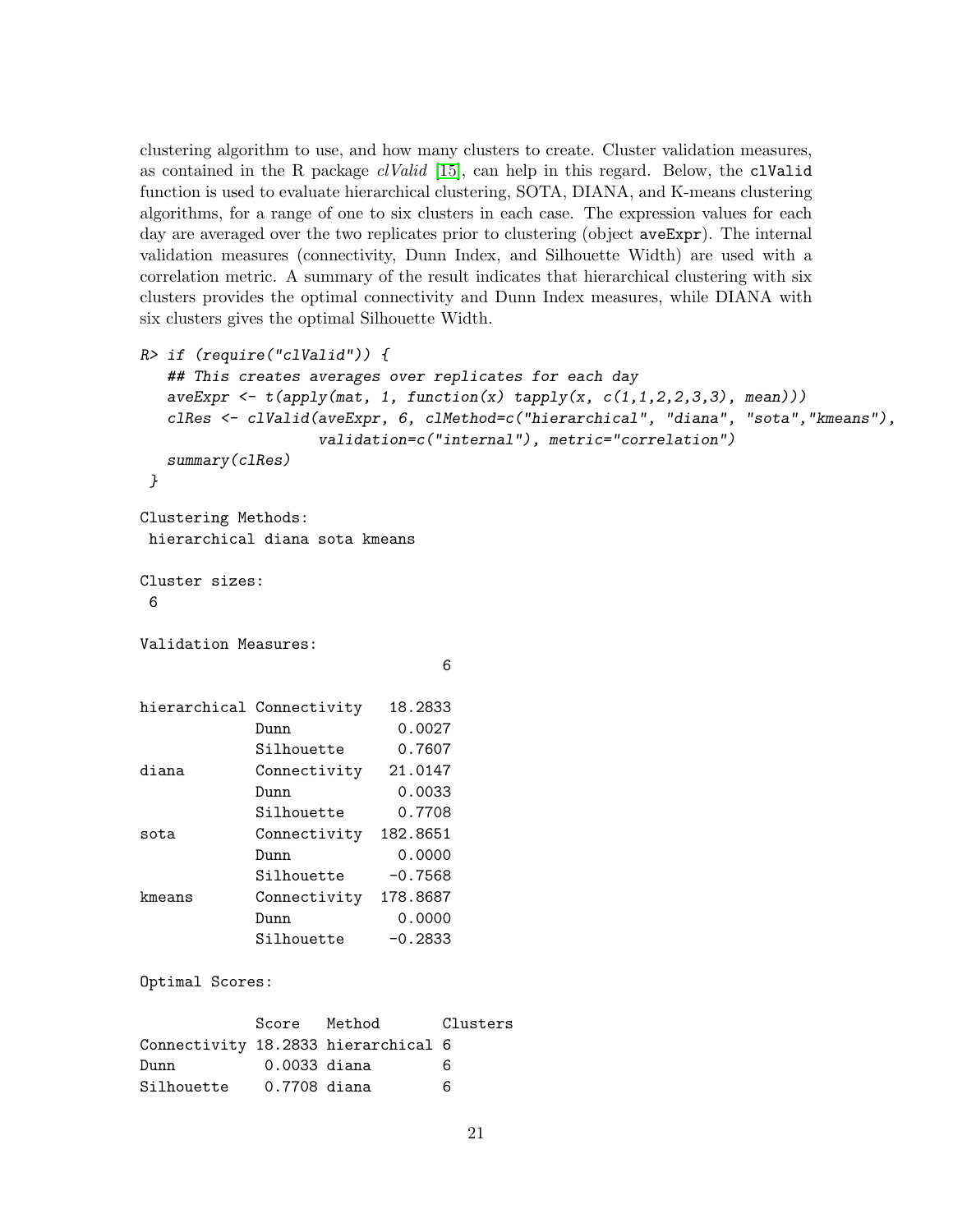The results from hierarchical clustering with six clusters was subsequently selected for visually displaying the data, using the clustPlot function available in this package. The expression values for each miRNA are scaled to mean zero and standard deviation one for ease of visualization. The display is given in Figure [9.](#page-22-0) The two predominant clusters are cluster one and cluster two, which correspond to those miRNAs which exhibit a linear upward and downward trend over the time course, respectively.

```
R> if (exists("clRes")) {
   clusters <- cutree(clRes@clusterObjs$hierarchical, 6)
   ## Scales the average expression values
   aveExpr <- t(scale(t(aveExpr)))
   collnames(\text{aveExpr}) \leftarrow c("GD-12", "GD-13", "GD-14")clustPlot(clusters, aveExpr, 3, 2)
 }
```
# <span id="page-21-0"></span>7 Determining miRNA Target Genes

To follow-up the results from the differentially expression and clustering analysis, the next step is to determine putative regulatory targets of the differentially expressed miRNAs. To illustrate, we identify the putative targets of the miRNAs contained in the first cluster in Figure [9.](#page-22-0) The miRNAs in the first cluster are evaluated for putative targets using the databases TargetScan <sup>[3](#page-21-1)</sup> (package *targetscan.Mm.eg.db*) and miRBase <sup>[4](#page-21-2)</sup> (package mi $croRNA$ ). The mouse specific miRNA names are first extracted and then converted to the standard nomenclature using the function miRNames, which is included in the accompanying R script.

```
R> ## Pull out the MMU specific names
R> if (exists("clusters")) {
   ids1 <- names(clusters[which(clusters==1)])
 } else {
   ids1 <- c("35816", "35861", "35886", "35817", "39256", "38722", "39370",
             "38559", "40185", "35849", "35884", "40069", "39153", "39157",
             "39361", "39299", "35863", "39294", "38316", "39211", "40190",
             "38319", "38995", "35855", "38796", "35899", "39212", "38508",
             "39178", "35889", "38849", "39209")
}
R> miRs1 <- miRNames(ids1, avedata$genes$Name, avedata$genes$'Gene ID')
R>
```
Targetscan targets are obtained using the code below. The objects in the targetscan.Mm.eg.db package are Bimap objects, which are mappings from one set of keys (the left keys or Lkeys)

 $R>$ 

<span id="page-21-1"></span> $3$ TargetScanHuman 5.1, <http://www.targetscan.org/>

<span id="page-21-2"></span><sup>4</sup>MicroCosm Targets, <http://www.ebi.ac.uk/enright-srv/microcosm/htdocs/targets/v5/>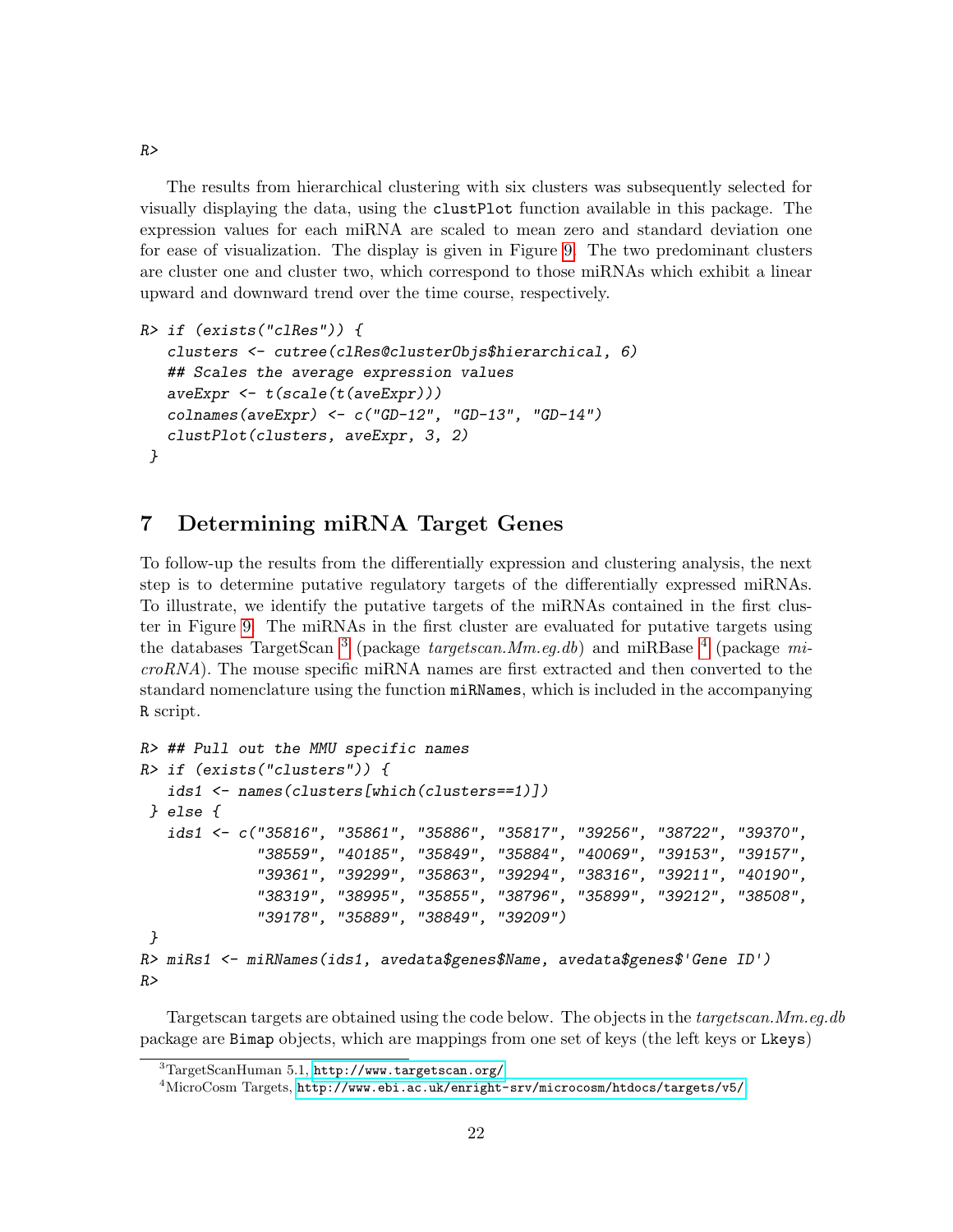

<span id="page-22-0"></span>Figure 9: Plot of clustering results for all differentially expressed miRNAs, based on hierarchical clustering with six clusters.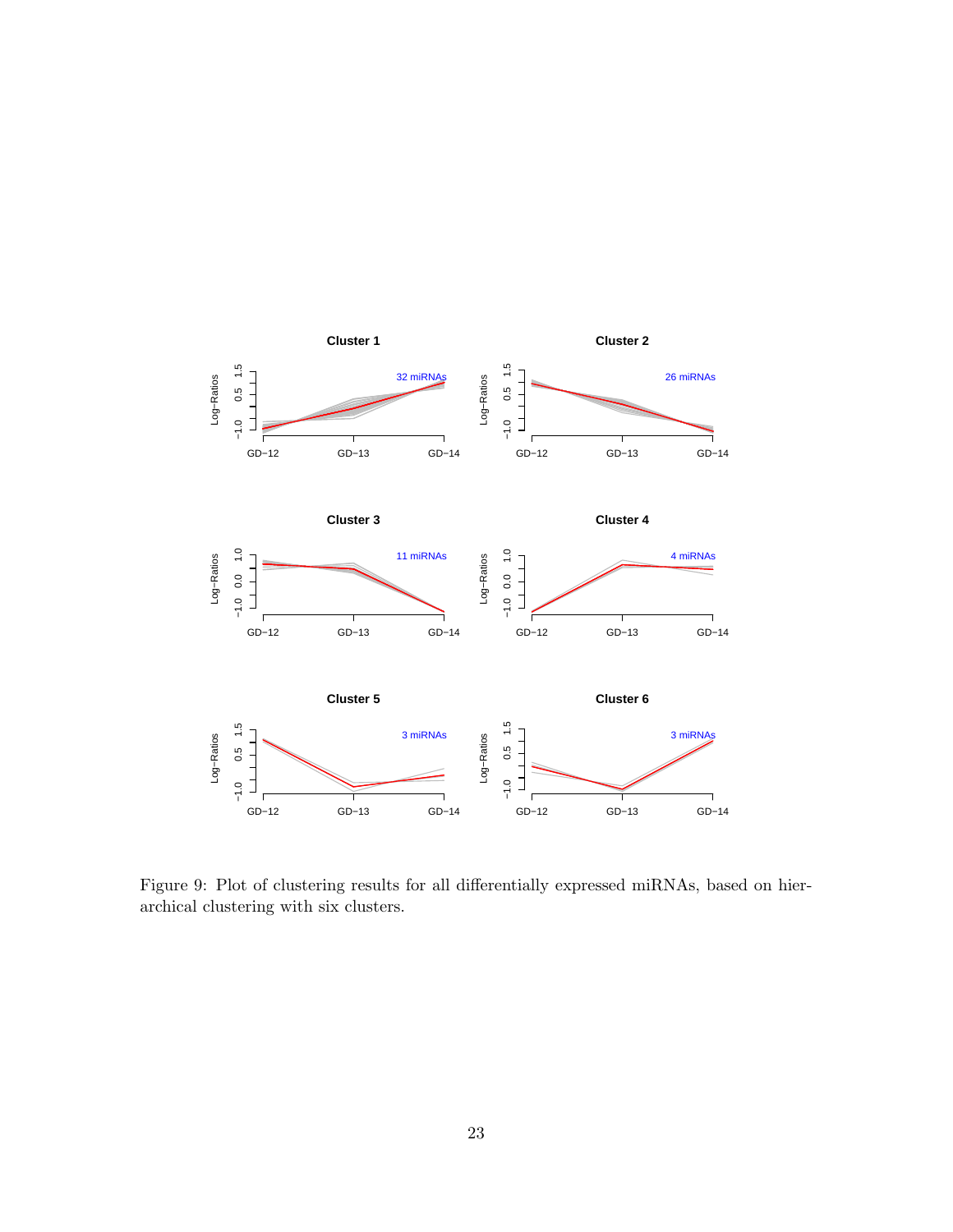to another (the right keys or Rkeys). We start by mapping the miRBase identifiers to their miRNA family names, then map the miRNA families to Entrez Gene identifiers of the targets in the TargetScan database. Several of the miRNAs of interest required slight modifications to their names prior to their mapping.

```
R> if (require("targetscan.Mm.eg.db")) {
```

```
## These are 'miRNAAnnDbBimap' - Bi-mappings
  res01 <- miRs1%in%ls(targetscan.Mm.egMIRNA) ## only two false
  miRs1[!res01] ## "mmu-miR-126" "mmu-let-7b*"
  miRs1[!res01] <- c("mmu-miR-126-3p", "mmu-let-7b")
  miRs1 <- unique(miRs1) ## have "mmu-let-7b" twice
  miRs1.list <- mget(miRs1, targetscan.Mm.egMIRNA)
  miRs1.fams <- mget(miRs1, targetscan.Mm.egMIRBASE2FAMILY)
  miRs1.targets <- mget(as.character(miRs1.fams), revmap(targetscan.Mm.egTARGETS))
  targets.tscan <- unique(unlist(miRs1.targets))
  length(targets.tscan)
}
[1] 4640
```
R>

The TargetScan database identifies 4640 unique Entrez Gene identifiers as putative targets.

Mouse miRNA targets in the miRBase database are in the data frame mmTargets within the microRNA package, and can be obtained using the code below. The targets are stored as Ensembl gene identifiers.

```
R> ####################################################################
R> ## microRNA package
R> ####################################################################
R>R> if (require("microRNA")) {
   ## Try identifying targets for miRNAs in cluster one ...
   data(mmTargets)
   targets.miRB <- mmTargets$target[which(mmTargets$name%in%miRs1)]
   targets.miRB <- unique(targets.miRB)
   length(targets.miRB)
   ## target ensembl IDs
   ## head(targets.miRB) ## Ensembl IDs
   ## head(targets.tscan) ## Entrez gene idenifiers
   ## Convert to common naming for use with GSEA, use Entrez Gene IDs
 }
```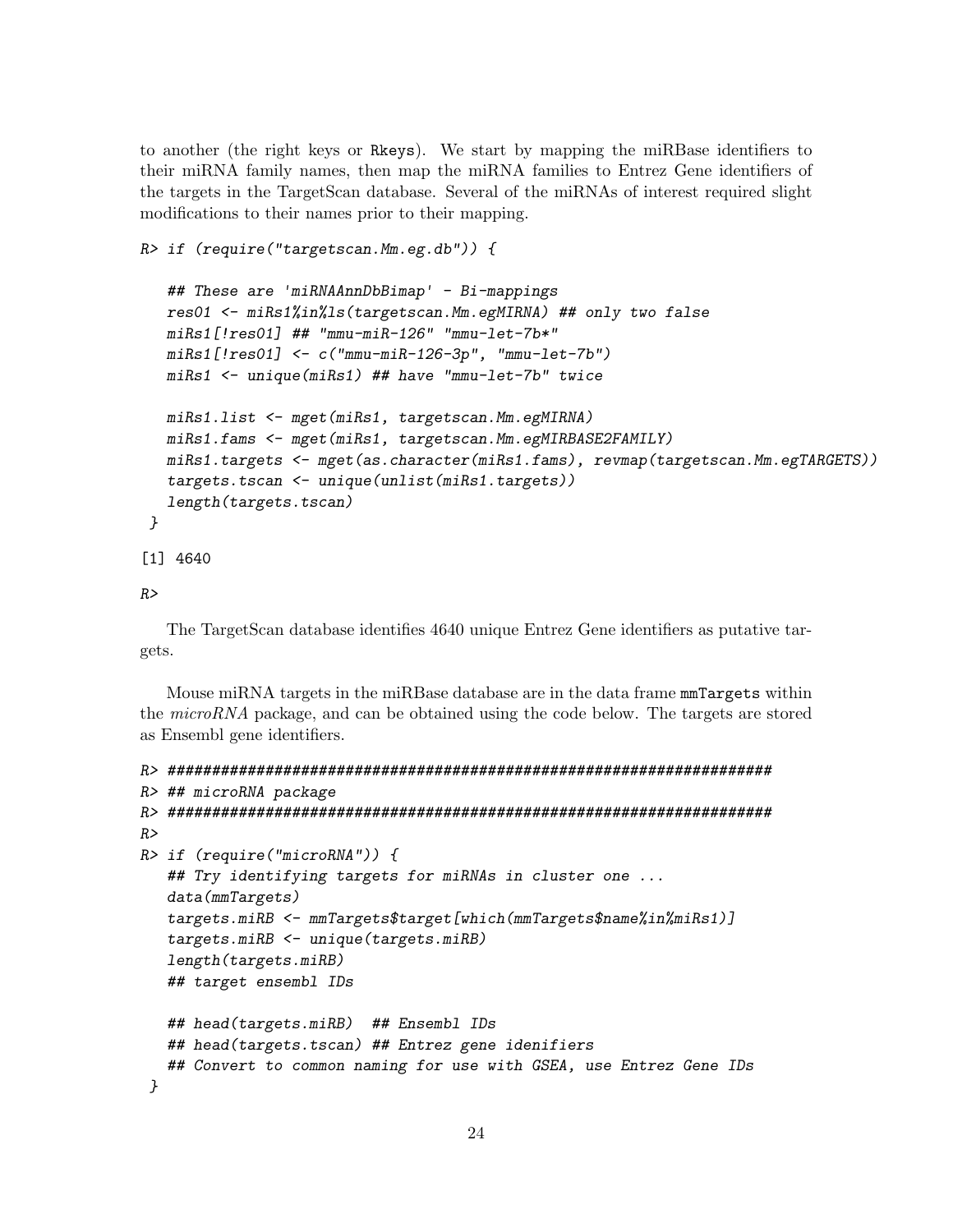[1] 13126

 $R>$ 

A total of 13126 Ensembl transcripts are identified as putative targets by miRBase.

Lastly, we take the intersection of the targets from TargetScan and miRBase as our set of putative targets. Ensembl gene identifiers are firstly converted to Entrez Gene identifiers using the *org.Mm.eg.db* Bioconductor package.

```
R> if (require("org.Mm.eg.db")) {
   ## org.Mm.egENSEMBLTRANS Map Ensembl transcript acession numbers with
   ## Entrez Gene identifiers
   idx.miRB <- as.character(targets.miRB)%in%ls(revmap(org.Mm.egENSEMBLTRANS))
   targets.miRB.list <- as.character(targets.miRB)[idx.miRB]
   targets.miRB.entrez <- unlist(mget(targets.miRB.list, revmap(org.Mm.egENSEMBLTRANS)))
   targets.intsect <- intersect(targets.tscan, targets.miRB.entrez)
   length(targets.intsect)
 }
[1] 2074
```
 $R>$ 

The final list contains 2074 Entrez Gene identifiers.

### <span id="page-24-0"></span>8 Gene Set Analysis

As a final step in our analysis, we take the putative miRNA targets from the intersection of the TargetScan and miRBase databases and perform gene set enrichment analysis on them, using the hypergeometric test from the  $GO$ stats package [\[16\]](#page-29-7). Terms in the GO hierarchy are analyzed for over-reprensetation of genes from our miRNA target list, relative to the total number from the mouse genome having that annotation. A GOHyperGParams object is created which contains the list of targets (selectedEntrezIds), the gene "universe" (entrezUniverse), the annotation database to use, the GO ontology, and direction and significance level of the test.

```
R> ## Steps:
R> ## 1. Define gene universe (a vector of Entrez Gene IDs).
R> ## 2. Select a list of interesting genes (a vector of Entrez Gene ID).
R> ## 3. Create a GOHyperGParams object.
R> ## 4. Outputs and summary.
R>R> if (require("GOstats")) {
   selectedEntrezIds <- targets.intsect
   ## Universe = all entrez gene ids
```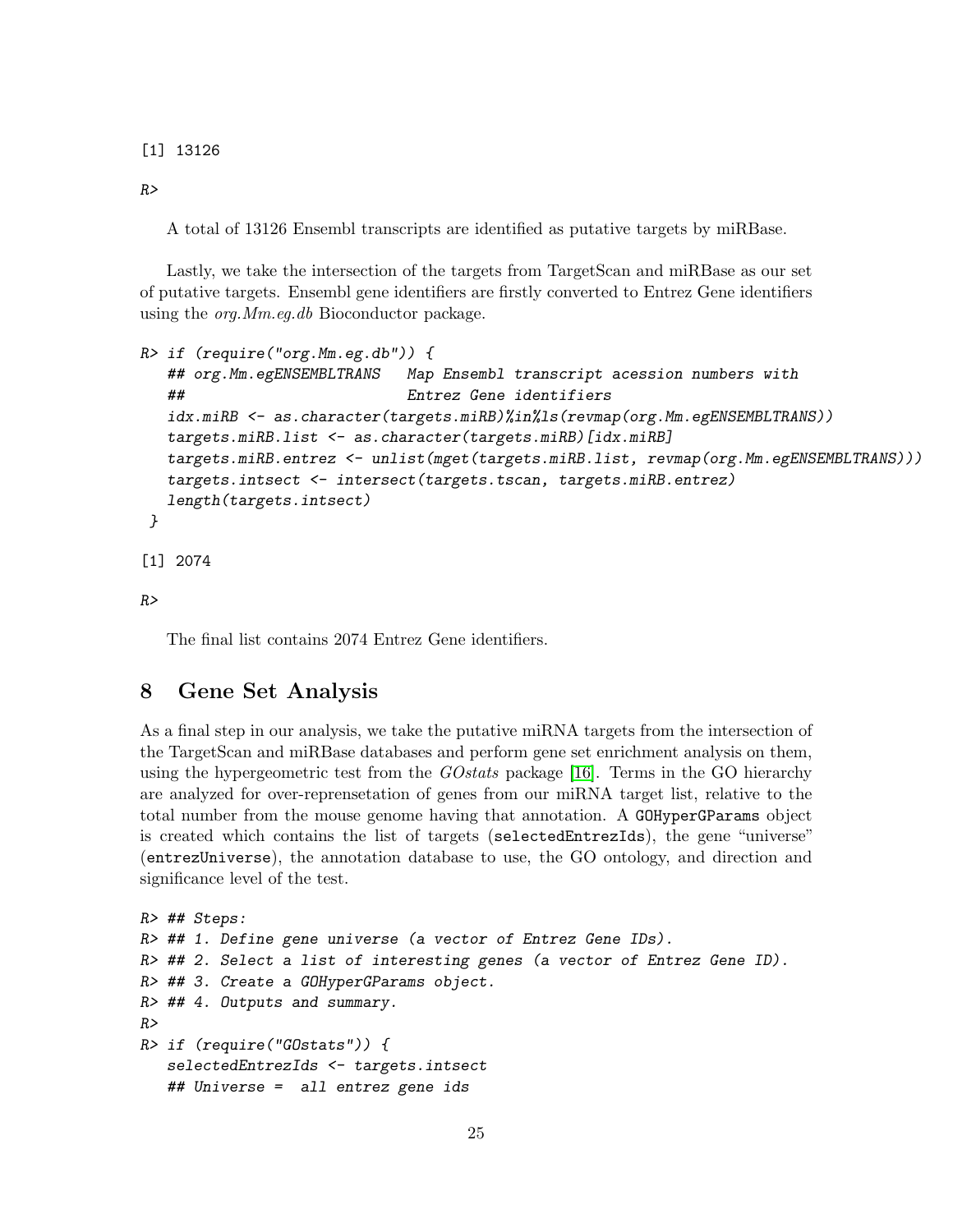```
entrezUniverse <- unlist(ls(org.Mm.egENSEMBLTRANS))
   hgCutoff \leftarrow 0.001GOparams <- new("GOHyperGParams",
                   geneIds=selectedEntrezIds,
                   universeGeneIds=entrezUniverse,
                   annotation="org.Mm.eg", ## may need to install org.Mm.eg.db ...
                   ontology="BP",
                   pvalueCutoff=0.001,
                   conditional=TRUE,
                   testDirection="over")
}
R>
```
After the GOHyperGParams object has been created, the test can be conducted using the hyperGTest function. An html file summarizing the results can be created using the html-Report function (regeneration of the report is suppressed here due to time considerations). Particular categories of interest include GO:0060021 (palate development), GO:0048008 (platelet-derived growth factor receptor signaling pathway), GO:0060429 (epithelium development), GO:0030855 (epithelial cell differentiation), GO:0016331 (morphogenesis of embryonic epithelium), GO:0016055 (Wnt receptor signaling pathway), GO:0060828 (regulation of canonical Wnt receptor signaling pathway), GO:0008277 (regulation of G-protein coupled receptor protein signaling pathway), and GO:0007179 (transforming growth factor beta receptor signaling pathway).

```
R> if (exists("GOparams")) {
   hgOver <- hyperGTest(GOparams)
   class(hgOver)
   summary(hgOver)
   ## HTML report of results
  htmlReport(hgOver, file="hgResult.html")
 }
```
As a final step, we evaluate the mature miRNA sequences and seed regions of the miRNAs which target the genes in a particular GO category. To illustrate, the GO category 0007179, transforming growth factor beta receptor signaling pathway, is used. Entrez Gene IDs belonging to this category are identified, and intersected with the selected Entrez Gene IDs corresponding to cluster one of Figure [9.](#page-22-0)

```
R> ## Look at GO:0007179 (transforming growth factor beta receptor signaling pathway)
R> ## 1. Find genes
R> if (require("org.Mm.eg.db")) {
   egIdsAll <- get("GO:0007179", org.Mm.egGO2ALLEGS)
   egIds <- intersect(egIdsAll, selectedEntrezIds)
   length(egIds)
```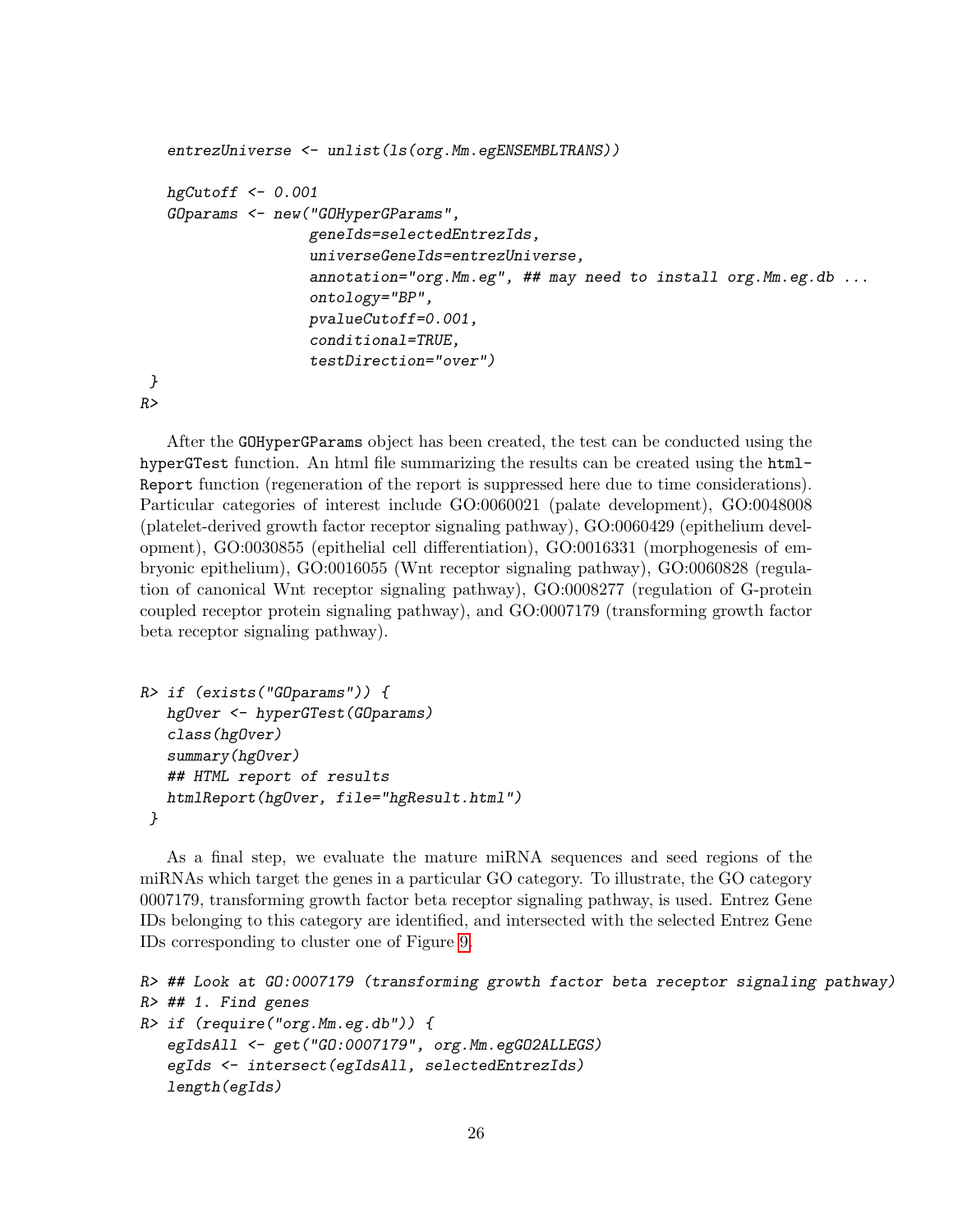```
## eliminates redundancies (genes w/multiple evidence codes)
}
```
[1] 27

 $R>$ 

Next, these 27 Entrez Gene IDs are reverse mapped back to the set of miRNAs which putatively target these genes.

```
R> if (require("targetscan.Mm.eg.db")) {
   ## 2. Find miRNAs which target these genes
  miRs.BetaR.TS <- mget(egIds, targetscan.Mm.egTARGETS)
  miRs.BetaR.fams <- intersect(miRs1.fams, unlist(miRs.BetaR.TS))
  miRs.BetaR.list <- mget(miRs.BetaR.fams, revmap(targetscan.Mm.egMIRBASE2FAMILY))
  miRs.BetaR.mmu <- grep("mmu", unlist(miRs.BetaR.list), value=TRUE)
   ## Now restrict these to just miRs of interest
  miRs.BetaR.clust1 <- intersect(miRs1, miRs.BetaR.mmu)
   length(miRs.BetaR.clust1)
}
[1] 19
```
 $R>$ 

Lastly, the mature sequences and seed regions of these 19 miRNAs are determined, using the mmSeqs database and seedRegions function in package  $microRNA$ . These sequences can be evaluated for any commonalities, to be used in determining potential targets for followup luciferase assays and other functional experiments [\[17\]](#page-29-8). In this case, the sequences are rather heterogeneous, although the seed region "GAGGUA" does show up in four of the 19 identified miRNAs.

```
R \neq H \neq 3. Now look at sequences and seed regions ...
R> if (require("microRNA")) {
  data(mmSeqs)
  idx.betaR <- which(names(mmSeqs)%in%miRs.BetaR.clust1)
  mmSeqs[idx.betaR]
  table(seedRegions(mmSeqs[idx.betaR]))
}
AACACU ACUGGC AGCACC AGCAGC AGCUGC CAGUGC CCCUGA GAGGUA GGAAUG GGCUCA
    1 2 1 1 1 1 1 4 1 1
GUAAAC UCAAGU UCCAGU UUGGUC
    1 1 1 2
```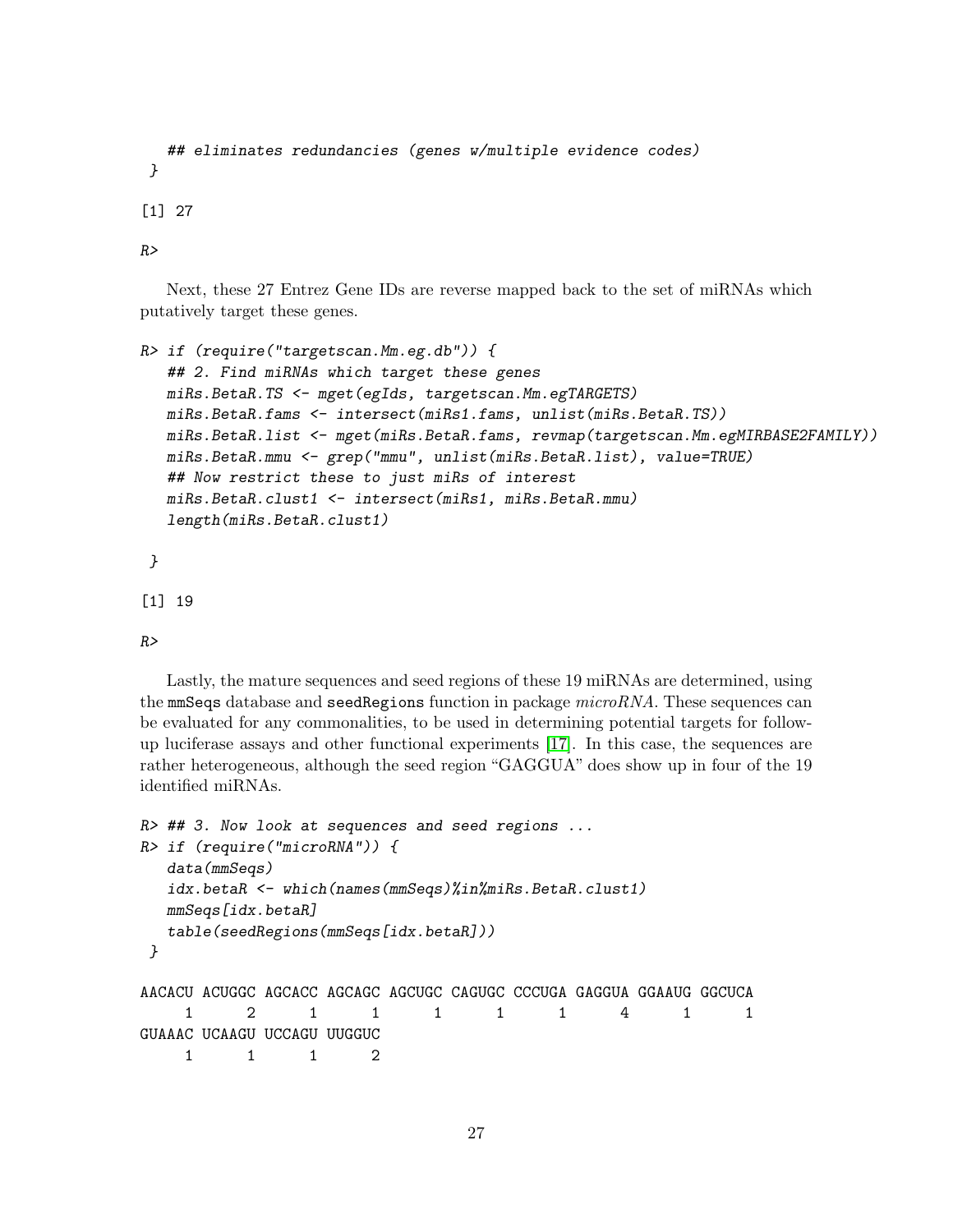# <span id="page-27-0"></span>9 Session Info

```
R> sessionInfo()
R version 3.1.1 Patched (2014-09-25 r66681)
Platform: x86_64-unknown-linux-gnu (64-bit)
locale:
 [1] LC_CTYPE=en_US.UTF-8 LC_NUMERIC=C
 [3] LC_TIME=en_US.UTF-8 LC_COLLATE=C
 [5] LC_MONETARY=en_US.UTF-8 LC_MESSAGES=en_US.UTF-8
 [7] LC_PAPER=en_US.UTF-8 LC_NAME=C
 [9] LC_ADDRESS=C LC_TELEPHONE=C
[11] LC_MEASUREMENT=en_US.UTF-8 LC_IDENTIFICATION=C
attached base packages:
[1] stats4 parallel stats graphics grDevices utils
[7] datasets methods base
other attached packages:
 [1] GOstats_2.32.0 graph_1.44.0
 [3] Category_2.32.0 GD.db_3.0.0
 [5] Matrix_1.1-4 org.Mm.eg.db_3.0.0
 [7] microRNA_1.24.0 targetscan.Mm.eg.db_0.6.1
 [9] RSQLite_0.11.4 DBI_0.3.1
[11] AnnotationDbi_1.28.0 GenomeInfoDb_1.2.0
[13] IRanges_2.0.0 S4Vectors_0.4.0
[15] clValid_0.6-6 cluster_1.15.3
[17] multtest_2.22.0 latticeExtra_0.6-26
[19] RColorBrewer_1.0-5 MmPalateMiRNA_1.16.0
[21] vsn_3.34.0 lattice_0.20-29
[23] statmod_1.4.20 limma_3.22.0
[25] xtable_1.7-4 Biobase_2.26.0
[27] BiocGenerics_0.12.0
loaded via a namespace (and not attached):
 [1] AnnotationForge_1.8.0 BiocInstaller_1.16.0 Biostrings_2.34.0
 [4] GSEABase_1.28.0 MASS_7.3-35 RBGL_1.42.0
 [7] XML_3.98-1.1 XVector_0.6.0 affy_1.44.0
[10] affyio_1.34.0 annotate_1.44.0 class_7.3-11
[13] genefilter_1.48.0 grid_3.1.1 preprocessCore_1.28.0
[16] splines_3.1.1 survival_2.37-7 tools_3.1.1
[19] zlibbioc_1.12.0
```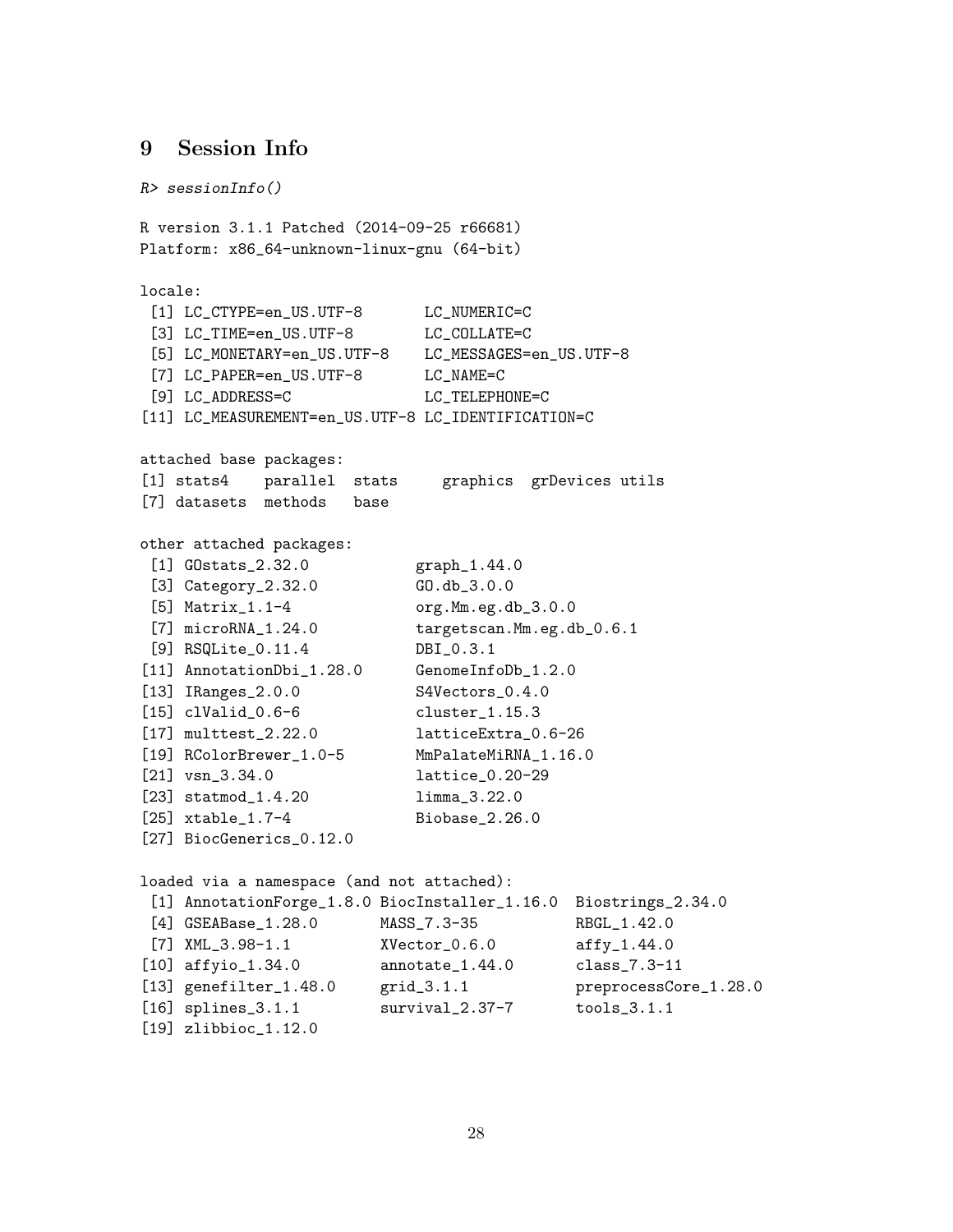# <span id="page-28-0"></span>10 List of abbreviations

DIANA: Divisive Analysis

GD: Gestational Day

GEO: Gene Expression Omnibus

GO: Gene Ontology

KEGG: Kyoto Encyclopedia of Genes and Genomes

miRNA: microRNA

PAM: Partitioning Around Medoids

SAM: Significant Analysis of Microarrays

SOM: Self-Organizing Maps

SOTA: Self-Organizing Tree Algorithm

UR: Universal Reference

VSN: Variance Stabilizing Normalization

### References

- <span id="page-28-1"></span>[1] R. Gentleman. Reproducible research: a bioinformatics case study. Stat Appl Genet Mol Biol, 4:Article2, 2005.
- <span id="page-28-2"></span>[2] M. Ruschhaupt, W. Huber, A. Poustka, and U. Mansmann. A compendium to ensure computational reproducibility in high-dimensional classification tasks. Stat Appl Genet Mol Biol, 3:Article37, 2004.
- <span id="page-28-3"></span>[3] P. Mukhopadhyay, G. Brock, V. Pihur, C. Webb, M. M. Pisano, and R. M. Greene. Developmental microRNA expression profiling of murine embryonic orofacial tissue. Birth Defects Res A Clin Mol Teratol, 88(7):511–34, 2010.
- <span id="page-28-4"></span>[4] Y. J. Hua, K. Tu, Z. Y. Tang, Y. X. Li, and H. S. Xiao. Comparison of normalization methods with microRNA microarray. Genomics, 92(2):122–8, 2008.
- <span id="page-28-5"></span>[5] Y. Rao, Y. Lee, D. Jarjoura, A. S. Ruppert, C. G. Liu, J. C. Hsu, and J. P. Hagan. A comparison of normalization techniques for microRNA microarray data. Stat Appl Genet Mol Biol, 7(1):Article22, 2008.
- <span id="page-28-6"></span>[6] S. Pradervand, J. Weber, J. Thomas, M. Bueno, P. Wirapati, K. Lefort, G. P. Dotto, and K. Harshman. Impact of normalization on miRNA microarray expression profiling. RNA, 15(3):493–501, 2009.
- <span id="page-28-7"></span>[7] D. Risso, M. S. Massa, M. Chiogna, and C. Romualdi. A modified loess normalization applied to microRNA arrays: a comparative evaluation. Bioinformatics, 25(20):2685–91, 2009.
- <span id="page-28-8"></span>[8] B. Wang, X. F. Wang, P. Howell, X. Qian, K. Huang, A. I. Riker, J. Ju, and Y. Xi. A personalized microRNA microarray normalization method using a logistic regression model. Bioinformatics, 26(2):228–34, 2010.